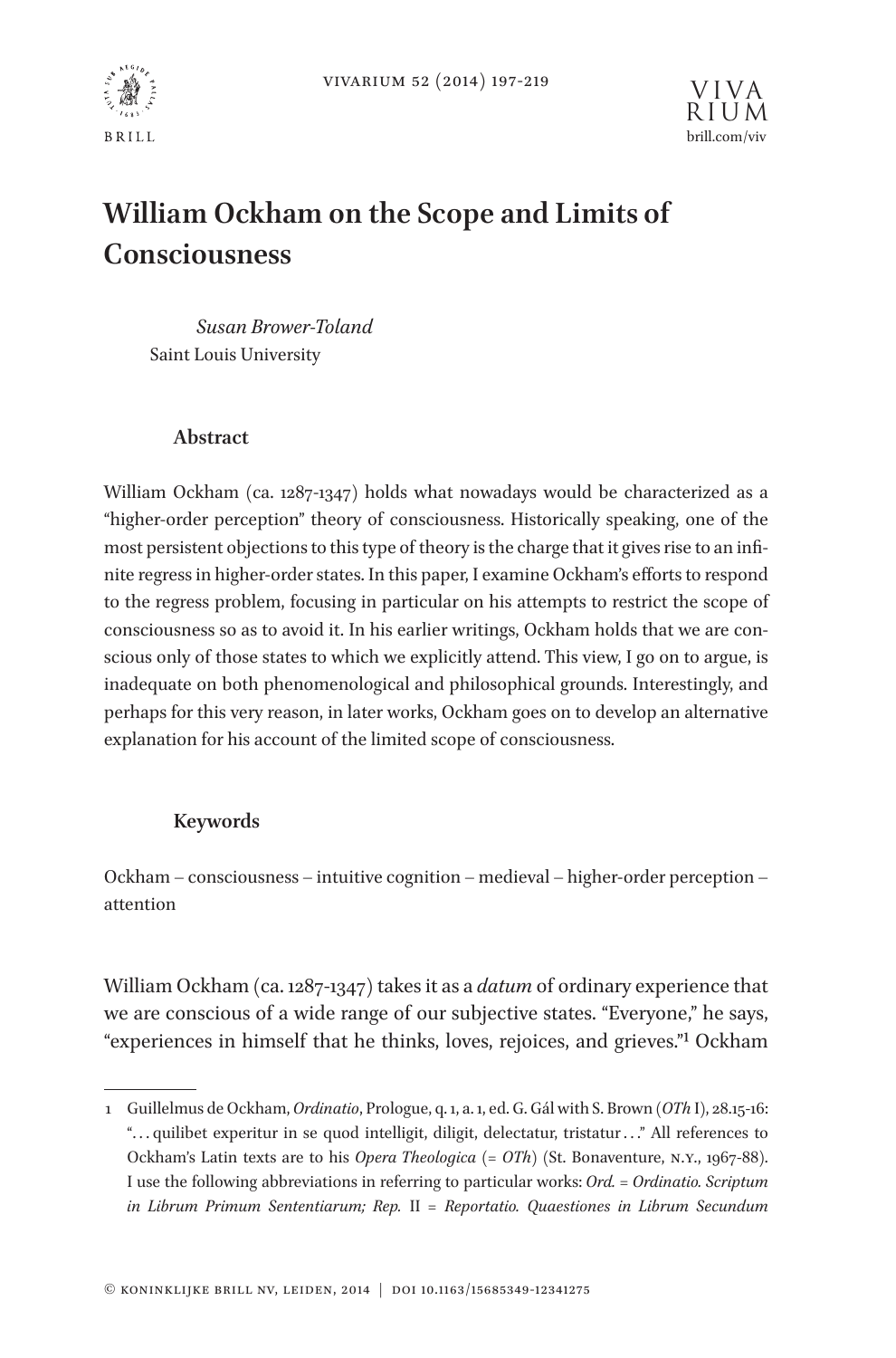198 browser to brow browser to brow browser to brow browser to brow browser to brow browser to brow browser to brow browser to brow browser to brow browser to brow browser to brow browser to brow browser to brow browser to

explains such consciousness by appeal to acts of inner awareness or inner perception. Indeed, as I've argued elsewhere, he holds what nowadays would be characterized as a "higher-order perception" theory of consciousness.<sup>2</sup> Although Ockham is not the first to hold such a theory, he is, nevertheless, one of the first to develop and defend it in any systematic way.3

Among the most common objections raised against higher-order theories of consciousness is the charge that they give rise to an infinite regress in higherorder states. Indeed, the problem of regress is among the most persistent and longstanding objections to higher-order theories of consciousness. It is perhaps not surprising, therefore, that Ockham's opponents press just such an objection against his account of consciousness. Part of what motivates this objection among Ockham's contemporaries is the assumption that all mental states (or at least all *occurrent* mental states) are self-intimating and, hence, conscious. But, clearly, if consciousness is ubiquitous in this way, and a state's being conscious is a matter of its serving as the object for some higher-order state, then this higher-order state must likewise occur consciously and, thus, be targeted by a further higher-order state—and so on *ad infinitum*.

Ockham does sometimes say things that suggest a commitment to selfintimation (i.e., a commitment to the thesis that being in a given mental state is sufficient for awareness of that very state). Even so, his official position is that *only some* of our states occur consciously. Indeed, on his view, consciousness is restricted primarily to a proper subset of one's occurrent first-order states. Hence, no regress looms. Yet, even if restricting the scope of consciousness provides him a ready response to the regress objection, it also places on him the burden of justifying such restrictions. And meeting this burden proves challenging for Ockham. There are elements in his theory of perception that, when applied to higher-order perception, appear to entail that mental states are self-intimating—and, hence, that consciousness is ubiquitous. If this is

*Sententiarum*, ed. G. Gál and R. Wood (*OTh* V); *Rep.* III = *Reportatio. Quaestiones in Librum Tertium Sententiarum*, ed. F.E. Kelley and G.I. Etzkorn (*OTh* VI); *Quaest. Var*. = *Quaestiones Variae*, ed. G.I. Etzkorn, F.E. Kelley, and J.C. Wey (*OTh* VIII); *Quodl.* = *Quodlibeta Septem*, ed. J.C. Wey (*OTh* IX). Unless otherwise noted, translations are my own.

<sup>2</sup> See S. Brower-Toland, 'Medieval Approaches to Consciousness: Ockham and Chatton', *Philosophers Imprint* 12.17 (2012), 1-29.

<sup>3</sup> Ockham's account is, for example, clearly influenced by Scotus (and both thinkers draw inspiration from Augustine). Yet, Ockham goes much further than Scotus when it comes to developing and defending the view that consciousness owes to higher-order perception. For a brief discussion of Scotus's treatment of consciousness, see R. Cross, *Duns Scotus's Theory of Cognition* (Oxford, 2014), ch. 2.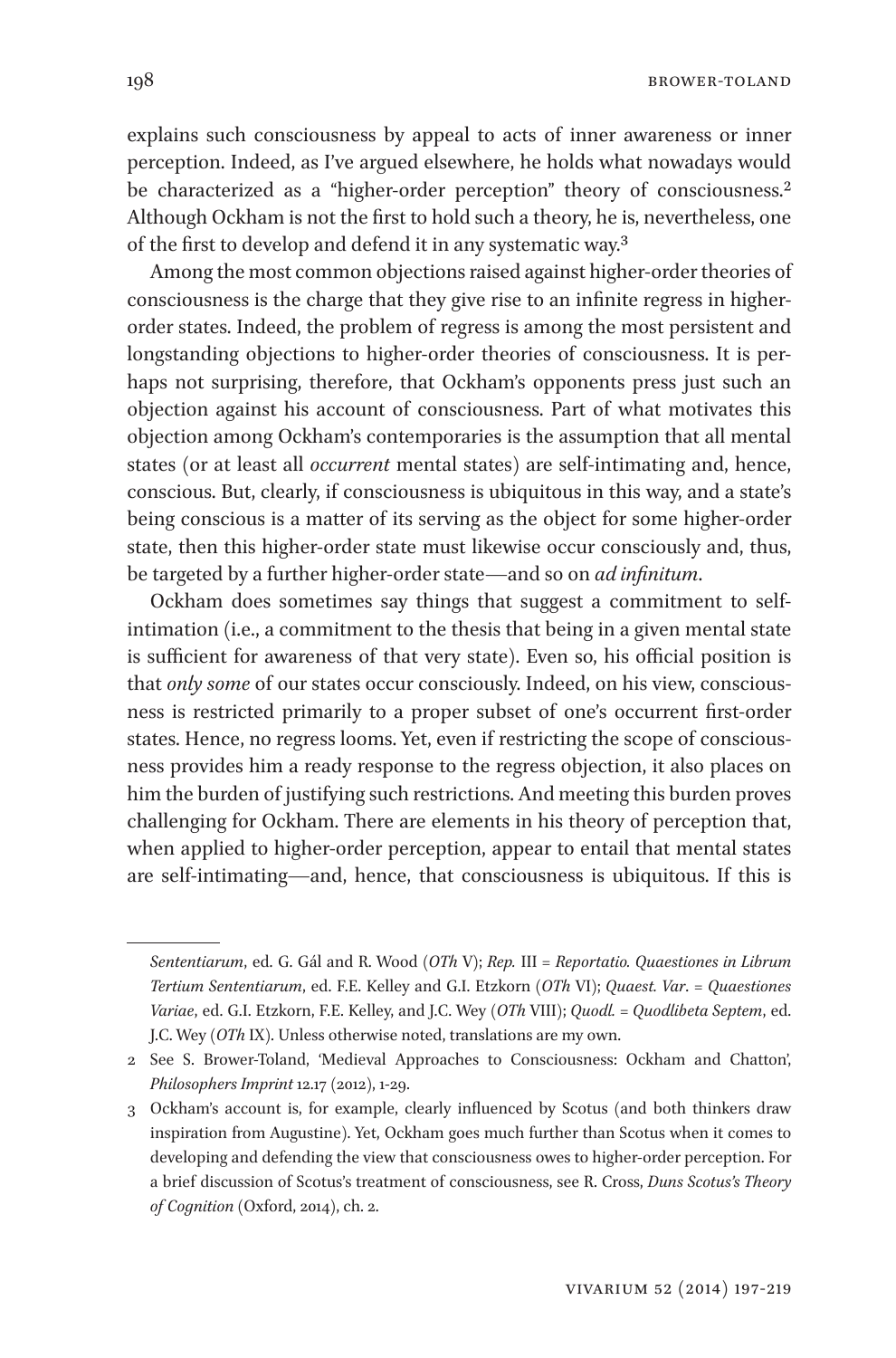right, however, Ockham is (*pace* his claims to the contrary) vulnerable to the regress charge after all.

In this paper, I explore Ockham's response to the regress problem with the aim of understanding his account of both the scope and the limits of consciousness. My discussion divides into three parts. First, I offer a brief summary of his theory of consciousness as higher-order perception. Because I have defended this interpretation at length elsewhere, my presentation here is fairly succinct. Second, I consider the charge of infinite regress leveled against Ockham's theory of consciousness, focusing specifically on the way in which it is developed by one of his immediate successors—Walter Chatton. The regress objection is not original to Chatton, but his treatment of it proves especially important in shaping Ockham's thinking on the matter. Third and finally, I turn to Ockham's response to this objection. Here I focus particularly on Ockham's attempts to justify his claim about the limited scope of consciousness. Interestingly, his views appear to undergo some development. In earlier writings, he claims that we are conscious only of those states to which we explicitly attend. I go on to argue, however, that this line of response is inadequate on both phenomenological and philosophical grounds. It is, I suggest, perhaps for just this reason that Ockham, in his later works, offers an alternative explanation for his account of the limits of consciousness.

### **1 Ockham's Theory of Consciousness**

Proponents of higher-order perception theories hold that consciousness occurs as a kind of inner-awareness, or higher-order perception, of one's own states.4 On this model, consciousness is (or entails) a kind of *self*-consciousness; it is perception of what occurs within oneself. A conscious state, then, is a state one is aware of being in.

<sup>4</sup> Leading defenders of higher-order perception theories include D. Armstrong, *A Materialist Theory of the Mind* (London, 1968); W. Lycan, *Consciousness and Experience* (Cambridge, MA, 1996); idem, 'A Simple Argument for a Higher-Order Representation Theory of Consciousness', *Analysis* 61 (2001), 3-4; idem, 'The Superiority of HOP to HOT', in *Higher-Order Theories of Consciousness: An Anthology*, ed. R. Gennaro (Amsterdam, 2004). It may also have been the view of Locke, Kant, and other early modern inner-sense theorists—though recently the attribution of this theory to Locke has been challenged. See A. Coventry and U. Kriegel, 'Locke on Consciousness', *History of Philosophy Quarterly* 25 (2008), 221-242.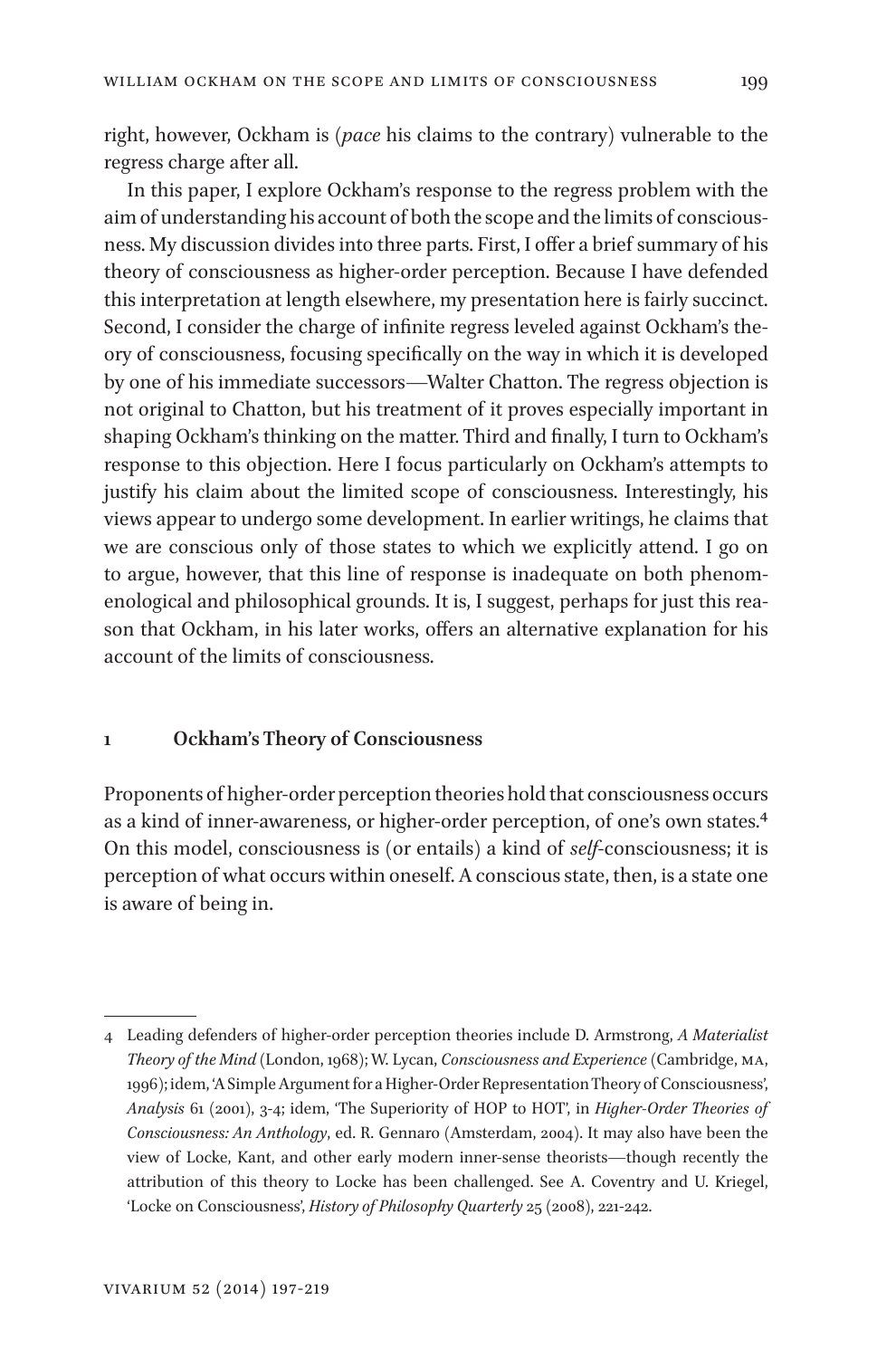To see that Ockham's account fits such a model we need to begin by situating his theory of consciousness vis-à-vis his theory of perception in general.5 Ockham's views about perception are developed in the context of his treatment of intuitive and abstractive cognition. Broadly speaking, we can think of the distinction between intuitive and abstractive cognition as one between perceptual and non-perceptual states—with intuitive cognition approximating our own (pre-theoretical) notion of perception. For Ockham, intuitive cognition is a type of cognition that provides immediate access to the world and grounds judgments regarding contingent, current, local matters of fact—i.e., how things stand right here and now.<sup>6</sup> Indeed, Ockham distinguishes intuitive cognition precisely in terms of the two-fold role it plays in perceptual judgments.7 The first of these roles is, as it were, psychological in nature. According to Ockham, intuitive cognition of an object is such that, by virtue of it, "the intellect immediately judges that [the object] exists" and possesses certain attributes. Indeed, Ockham thinks that an intuitive cognition of an object is such that it *automatically* gives rise to judgments concerning its current exis-

<sup>5</sup> A more detailed presentation and defense of this interpretation of Ockham's view can be found in Brower-Toland, 'Medieval Approaches to Consciousness', 2-9.

<sup>6</sup> On Ockham's view, intuitive cognitions are caused only by objects in relevant proximity i.e., within causal reach of one's sensory faculties. Hence, barring supernatural intervention, intuitive cognition is restricted to entities within one's immediate environment. See note 21 below.

<sup>7</sup> See *Ord*. Prol. q. 1, a. 1, ed. Gál and Brown (*OTh* I), 31.10-12: ". . . notitia intuitiva rei est talis notitia virtute cuius potest sciri utrum res sit vel non, ita quod si res sit, statim intellectus iudicat eam esse et evidenter cognoscit eam esse ..." ("Intuitive cognition of a thing is cognition such that by virtue of it one can know whether a thing exists or does not exist so that, if the thing does exist, the intellect immediately (*statim*) judges that it exists and evidently cognizes that it exists."); 31.17-22: "Similiter, notitia intuitiva est talis quod quando aliquae res cognoscuntur quarum una inhaeret alteri vel una distat loco ab altera vel alio modo se habet ad alteram, statim virtute illius notitiae incomplexae illarum rerum scitur si res inhaeret vel non inhaeret, si distat vel non distat, et sic de aliis veritatibus contingentibus . . ." ("Likewise, intuitive cognition is such that when [two or more] things are cognized, one of which inheres in another, or is spatially distant from another, or stands in some other relation to another, then, by virtue of this non-propositional cognition, one immediately (*statim*) knows whether the one thing inheres or not, is distant or not, and so on concerning other contingent truths."); 32.4-5: "Notitia autem abstractiva est illa virtute cuius de re contingente non potest sciri evidenter utrum sit vel non sit." ("Abstractive cognition, on the other hand, is that cognition by virtue of which we cannot know concerning some contingent thing whether it exists or does not."); 32.10-11: "Similiter, per notitiam abstractivam nulla veritas contingens, maxime de praesenti, potest evidenter sciri." ("Thus, by means of an abstractive cognition we cannot evidently cognize any contingent truth—in particular, no truth relating to the present.")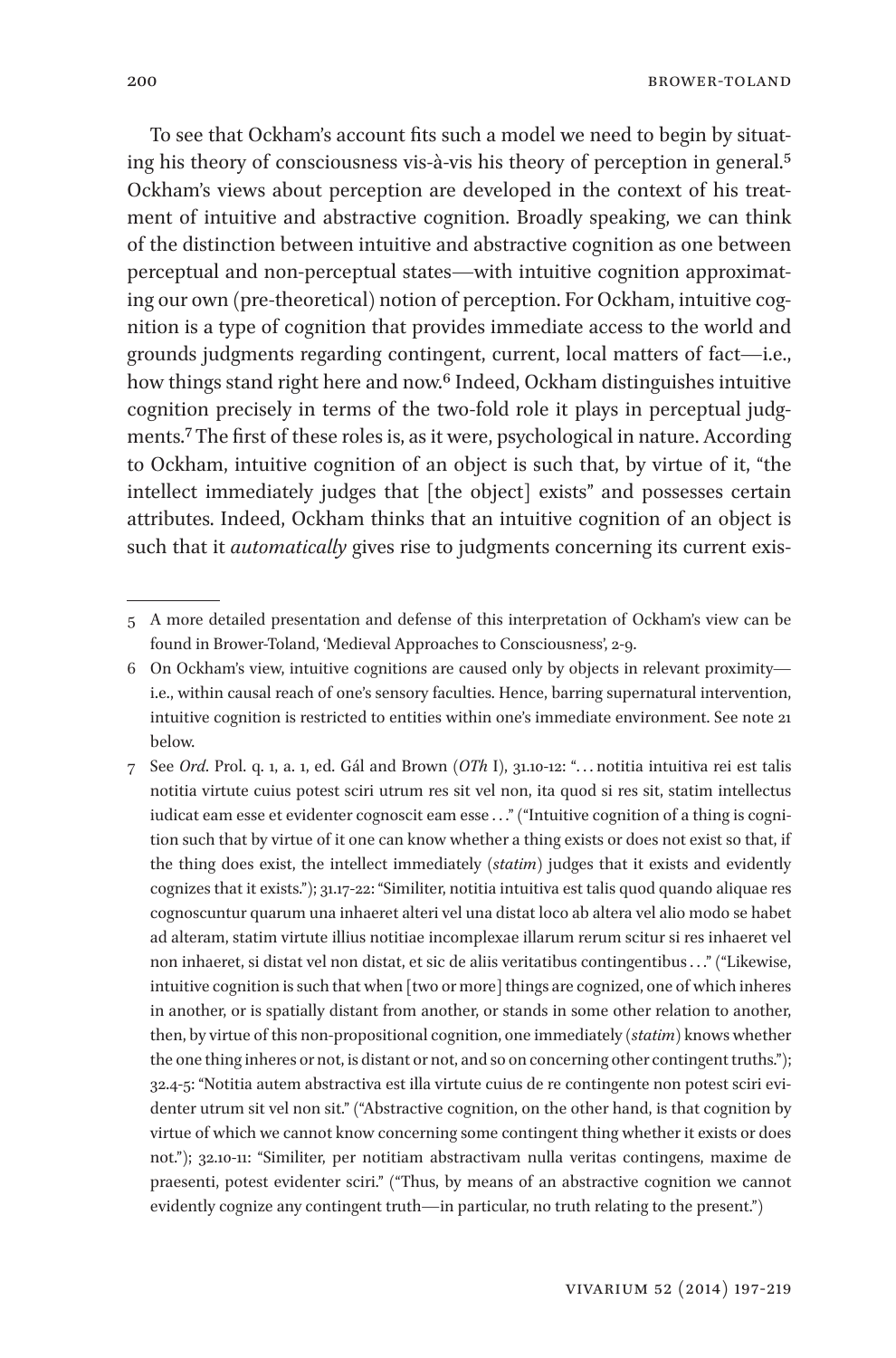tence and contingent, perceptible characteristics.<sup>8</sup> In addition, intuitive cognition plays a second, broadly epistemic role in relation to the judgments it occasions. Ockham claims that such judgments are uniquely secure, epistemically speaking. Such judgments constitute "evident knowledge" or "evident cognition" (where evidentness is a qualifier signaling privileged epistemic status). By contrast, abstractive cognition plays neither of these two roles. Indeed, Ockham introduces the label 'abstractive' for any state that fails to play one or more of the roles he associates with intuitive cognition.

Just as knowledge regarding our immediate external environment is grounded in intuitive cognition, the same holds true for knowledge regarding our own current, subjective states. Self-knowledge is, thus, a type of perceptual knowledge. Ockham defends this position by appeal to what he takes to be obvious phenomenological and epistemological parallels between perceptual knowledge and self-knowledge. "We experience these things in ourselves [namely, acts of thinking, desiring, etc.]," he says, "in just the way we experience sensible things."<sup>9</sup> Thus, just as perceptual awareness of extra-mental objects is utterly immediate, so also is awareness of our own states.10 Again, Ockham takes our awareness of our states to be epistemically immediate in just the way ordinary perceptual awareness is. Thus, he claims that self-knowledge is, like ordinary perceptual knowledge, both evident and non-inferential in nature:

This is clear since this is evidently known to me: 'I am thinking' (*ego intelligo*). [. . .] The fact that it is evidently cognized requires intuitive cognition. [...] Given that there is no contingent truth from which 'I am thinking' follows necessarily . . . it cannot be cognized *evidently* [by inference] from something prior.<sup>11</sup>

Thus, our awareness of our states functions in self-knowledge in a way analogous to that in which intuitive cognition functions vis-à-vis ordinary

<sup>8</sup> Thus, if I intuitively cognize Socrates, this intuition will automatically give rise to a number of beliefs about him—say, beliefs to the effect that Socrates is right here, that he is pale, that he is standing to the left of me, and so on.

<sup>9</sup> *Ord*. Prol. q. 1, a. 1, ed. Gál and Brown (*OTh* I), 41.6-7: ". . . ita experimur ista in nobis sicut quaecumque sensibilia."

<sup>10</sup> Ockham holds that one of the distinguishing features of intuitive states in general is that they make their objects experientially present to us.

<sup>11</sup> *Ord*. Prol. q. 1, a. 1, ed. Gál and Brown (*OTh* I), 40.5-6, 13-14, 16-17; 41.2-3: ". . . patet, quia haec est evidenter mihi nota 'ego intelligo'. [. . .] igitur ad hoc quod evidenter cognoscatur requiritur aliqua notitia intuitiva. [. . .] quia nulla est contingens ex qua necessario sequatur ista 'ego intelligo' [. . .] non potest evidenter cognosci per aliam priorem."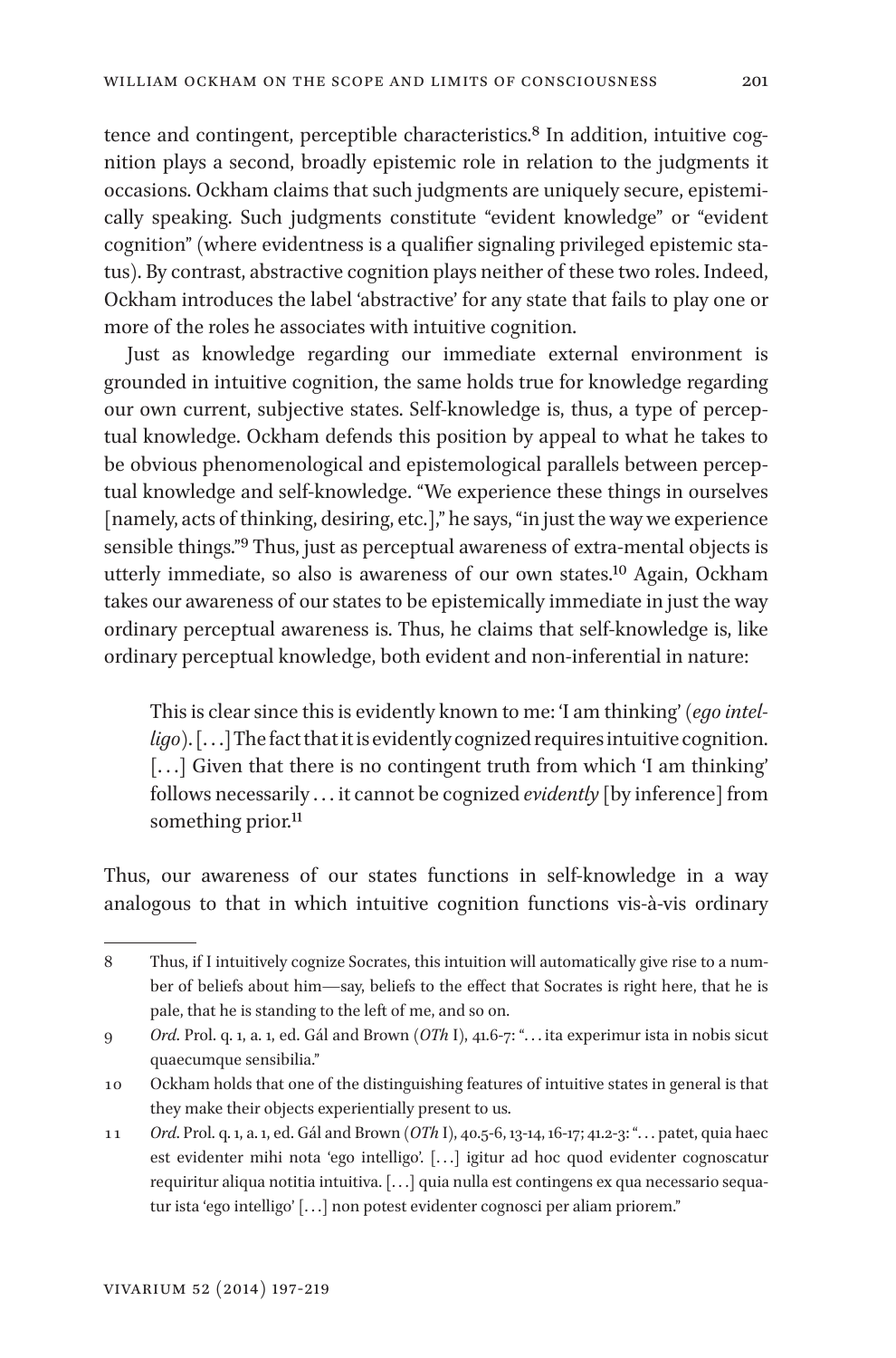perceptual judgments. In this regard, Ockham takes quite seriously the traditional Augustinian metaphors that represent self-knowledge as inner "vision" or a kind of "seeing" into one's own "mind" or "heart."12 He seems to think that Augustine's use of such metaphors lends authoritative weight to his account of consciousness as a kind of inner perception or intuition.

As the foregoing makes clear, on Ockham's view, consciousness is a matter of higher-order perception; indeed, his account of consciousness is just a higher-order iteration of his general theory of perception. To clarify the precise nature of the parallel between ordinary and inner-perception, consider the following diagram, which represents (*very* schematically) Ockham's account of the structure of perception and perceptual knowledge in general:



*The General Structure of Perception*

As the diagram shows, in ordinary cases, perception begins with some worldly object, O.13 Under ordinary circumstances, moreover, the presence of the object brings about in the cognizer an act of intuitive cognition,  $I(O)$ .<sup>14</sup> This

<sup>12</sup> See *Ord.* Prol. q. 1, a. 1, ed. Gál and Brown (*OTh* I), 29-30; 41-44.

<sup>13</sup> The diagram and this summary involve some oversimplification. On Ockham's view, in the natural order, perception actually involves two acts of intuitive cognition: one at the level of the senses, another at the level of intellect. Thus, strictly speaking, perception of some object, O, begins with a sensory intuitive awareness of O, which in turn occasions an intellective intuitive cognition of O. The act of intellective intuition then efficiently causes the formation (in the intellect) of one or more judgments regarding O. Ockham's discussion of sensory intuition and of sense cognition generally can be found in *Rep.* III, q. 3, ed. Kelley and Etzkorn (*OTh* VI), 98-129.

<sup>14</sup> *Rep.* II, qq. 12-13, ed. Gál and Wood (*OTh* V), 258.13-19: "Nam si naturaliter causetur, tunc non potest esse nisi obiectum exsistat praesens in debita approximatione; quia tanta potest esse distantia inter obiectum et potentiam quod naturaliter non potest potentia tale obiectum intueri. Et quando obiectum est sic praesens tali modo approximatum, potest intellectus per actum assentiendi iudicare rem esse, modo praedicto." ("If [an intuitive cognition] is naturally caused, then it cannot exist unless the object exists and is present in the required proximity. This is because there can be such a distance between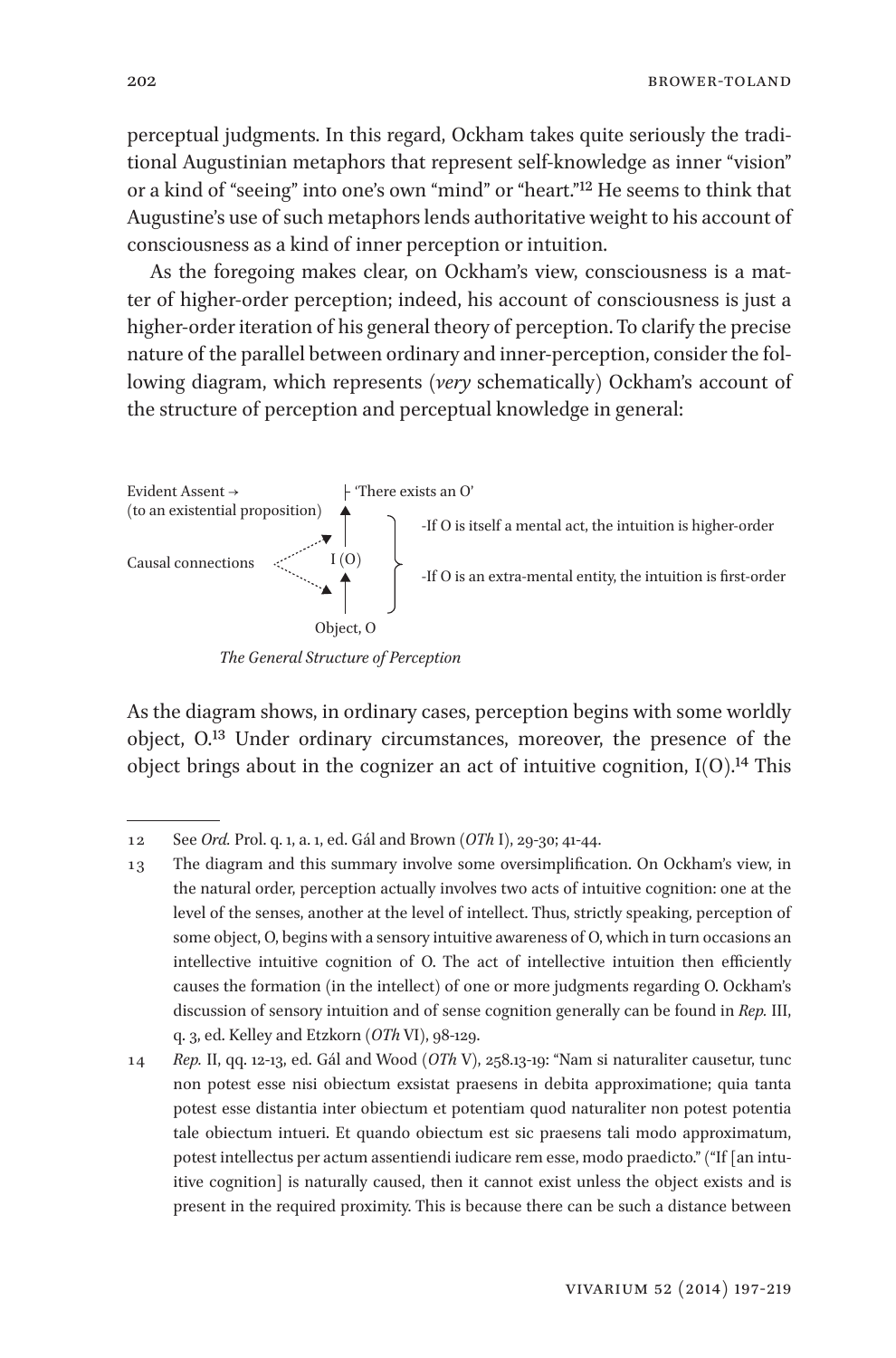cognition in turn leads to the formation of and assent to some truth regarding the existence of the object intuited. "Evident assent" or "evident judgment," in Ockham's vocabulary, always refers to some type of knowledge. (In the diagram, I have represented the mental act of judgment—what Ockham often refers to as "assent"—by the judgment stroke.) This same structure applies whether the object in question is external or internal. If the object is external, the intuition in question is a "first-order" act (or what Ockham calls a "direct" act). But if the object of the intuition is itself a mental state, the intuition is a higher-order act (or what Ockham calls a "reflexive" act, since it involves reflexive awareness of one's own states). In either case, however, Ockham supposes that in ordinary circumstances the presence of the object (in relevant proximity to the cognizer) causes an intuitive cognition of it. And just as a first-order intuitive cognition causes a first-order judgment regarding its object  $(e.g., \vdash 'there \ exists \ a \ rock')$ , so too a higher-order or reflexive intuitive cognition causes a higher-order judgment regarding its object (e.g.,  $\vdash$  'a perception of a rock exists in me').15 Thus, whereas acts of first-order intuition ground ordinary perceptual knowledge, higher-order intuition (i.e., consciousness) grounds self-knowledge.16

Although Ockham argues at length for the existence of higher-order intuition, he says comparatively little about the type and range of states that can serve as its objects. There are, however, a few places in Ockham's writings that suggest a very wide scope for consciousness. Indeed, in his less cautious moments, Ockham seems even to endorse some kind of self-intimation thesis—going so far as to suggest at one point, for example, that "*every* act of

the object and the power that the power cannot (naturally) intuit the object. But when the object is present and in such proximity, the intellect can (*via* an act of assent) judge that the thing exists in the way set out above.")

<sup>15</sup> It is not altogether clear why Ockham thinks he is entitled to the *self-*attributing component of this judgment, since he denies that there can be intuitive cognition of one's own soul. It would seem that the higher-order intuition grounds merely a judgment to the effect that there exists a first-order state, but not the further claim that such a state exists *in me*. For further discussion of this issue, however, see Sonja Schierbaum's contribution to this volume.

<sup>16</sup> Ockham, thus, likewise shares with higher-order perception theorists the view that the distinction between conscious and unconscious states isn't a matter of some difference in their intrinsic nature, but rather a matter of a difference in the relations in which they stand to other states. Ockham himself explicitly says as much in his discussion at *Rep.* II, q. 17, ed. Gál and Wood (*OTh* V), 387-389.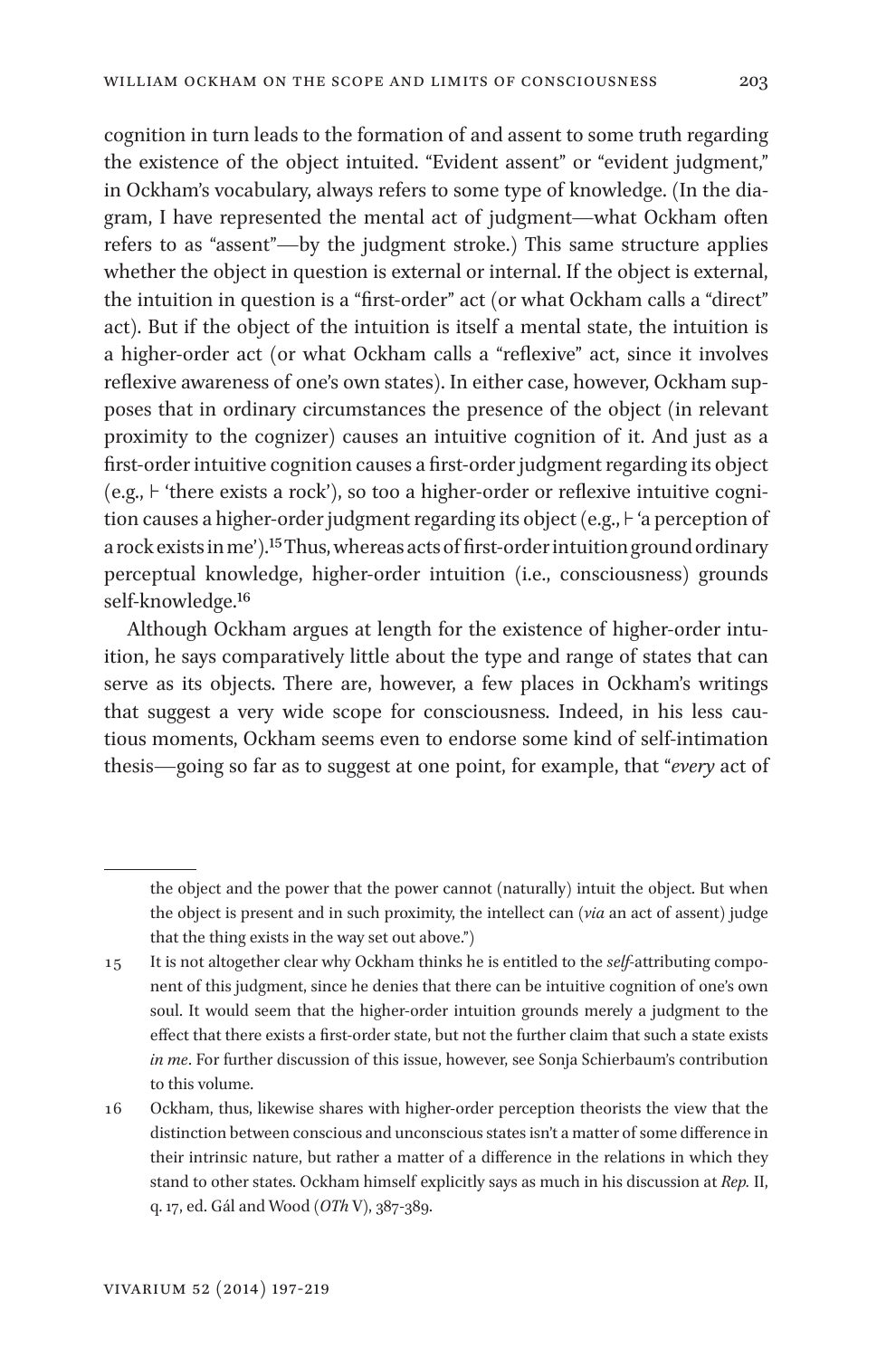the intellect is evidently known to itself."17 If this were true—that is, if every act of the intellect were evidently known to it—it would follow that every such act occurs consciously. Needless to say, any such unrestricted commitment to self-intimation would spell serious trouble for Ockham, trouble of just the sort that is often raised against higher-order theories—namely, the threat of infinite regress.

### **2 The Threat of Infinite Regress**

Ockham's arch philosophical rival and fellow Franciscan, Walter Chatton (†1343/4), raises just such a worry for Ockham's account. In fact, he develops several different regress arguments against Ockham's position, all designed to show that Ockham's account entails the "actual" and "simultaneous" occurrence of an infinite number of intuitive states.<sup>18</sup> Since two of his arguments are especially important for our understanding of the later developments in Ockham's views, I want to consider them here in some detail.19

The first of these two arguments attempts to show that *the very same* line of reasoning Ockham uses to establish the existence of higher-order intellective intuition can be applied to establish the existence of an infinite series of higher-order intellective intuitions. As Chatton explains:

By the same reasoning [by which you, Ockham, establish that one's state is an object of intuition], I argue that this intuition is seen through another [intuition]....And I argue in the same way with regard to this [further]

<sup>17</sup> *Ord*. Prol. q. 7, ed. Gál and Brown (*OTh* I), 191.11: "Praeterea, omnis actus intellectus est sibi evidenter notus . . ." Again, in the context of arguing for the liberty of indifference in the will, Ockham claims that it is possible to know, just by introspection, whether acts of volition are (or are not) influenced by other mental states. See *Quodl.* I, q. 16, ed. Wey (*OTh* IX), 88. Such a claim suggests a very broad scope for self-knowledge indeed—one that extends not only to all occurrent acts of thinking or willing, but perhaps even to dispositional states as well. After all, if one can know via introspection that her will is utterly unconstrained by any other mental state (e.g., beliefs, sensory appetites, etc.), it would seem she must be aware both of what mental states are present in her at the moment of willing and of the nature of their influence on her will.

<sup>18</sup> Chatton devotes an entire section of his own treatment of intuitive cognition to the question of whether there can be higher-order intuitive states. He considers this in a. 5 of q. 2 in the Prologue to his *Sentences* commentary. See Walter Chatton, *Reportatio et Lectura super Sententias: Collatio ad Librum Primum et Prologus*, ed. J. Wey (Toronto, 1989).

<sup>19</sup> I consider a third such argument in 'Medieval Approaches to Consciousness', 21-23.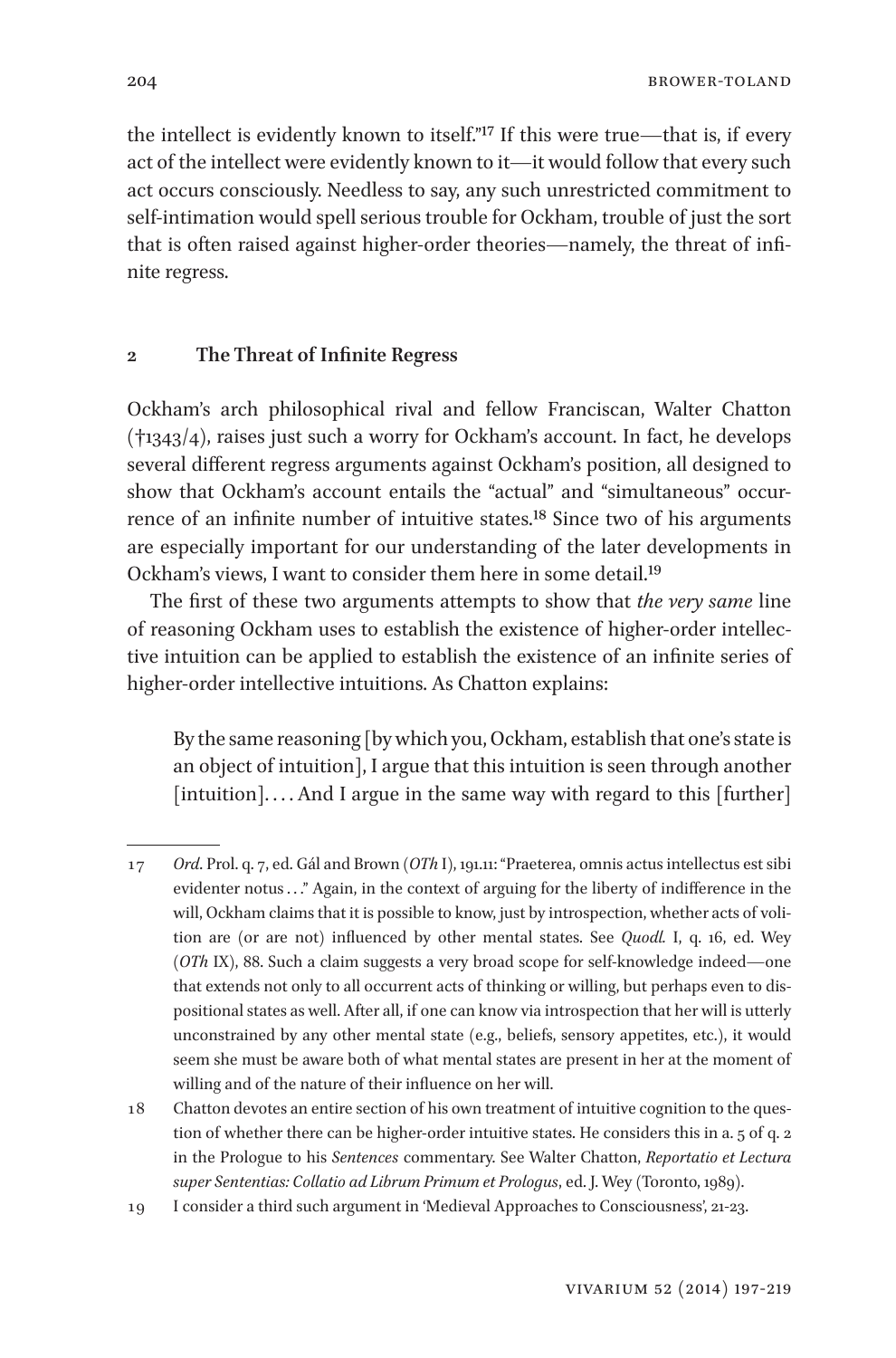act, and so on to infinity. [...] [That it goes to infinity] is confirmed, since one will equally be able to acquire knowledge by experiencing that vision, and equally [acquire knowledge of that experience] from a vision of that vision. In this way, I apply to infinity precisely what you suppose with regard to the direct act. Therefore, you prove equally that there are an infinite number of visions. I confirm this, since Augustine would equally suppose that, just as I see my faith, I see that vision of my faith, and this because he would equally suppose that I cognize it [namely, the vision of my faith] with certainty.20

The basic line of argument here is straightforward. Just as Ockham appeals to second-order intellective intuition to account for knowledge of first-order states, so also, Chatton suggests, it is necessary for him to appeal to a thirdorder intuition to account for knowledge of second-order states, and so on. Of course, the argument rests on the assumption that the domain of selfknowledge extends to all occurrent states (an assumption Chatton attempts to bolster in this passage by citing the authority of Augustine). We've already seen that there are some grounds for supposing that such a view about the scope of self-knowledge held some attraction for Ockham. Even so, in his more careful moments—that is, when responding to just these sorts of objections— Ockham foregoes any commitment to ubiquity or self-intimation.

If Ockham really does mean to restrict self-knowledge primarily to firstorder states, then he has a way around Chatton's first regress argument. Even so, Chatton's second regress argument is designed to show that Ockham has no principled basis for restricting self-knowledge in this way. In particular, Chatton claims that, given Ockham's own account of the nature of intuitive cognition, the occurrence of a *single* conscious state requires an infinity of them. To appreciate the force of this second regress argument, we need only note that in general Ockham holds that the mere presence or proximity of an object to a cognizer is, in ordinary circumstances, sufficient to give rise to intuitive cognition of it.<sup>21</sup> But if this is true in general, then the same principle

<sup>20</sup> Walter Chatton, *Reportatio*, Prol. q. 2, a. 5, ed. Wey, 119. 32, 35-42: "Per eandem rationem arguo quod illa intuitiva videtur per aliam [. . .] Ita arguo de illa, et sic in infinitum [. . .] Confirmo, quia aeque poteris acquirere scientiam per experientiam de illa visione, et aeque de visione illius visionis; et sic arguo de infinitis sicut tu ponis de actu recto; igitur aeque probas infinitas. Confirmo, quia Augustinus aeque poneret me videre visionem fidei meae sicut quod videam meam fidem, quia aeque poneret quod certitudinaliter cognoscitur."

<sup>21</sup> See, for example, M.M. Adams, *William Ockham* (Notre Dame, 1987), 510-511. See also note 24 below.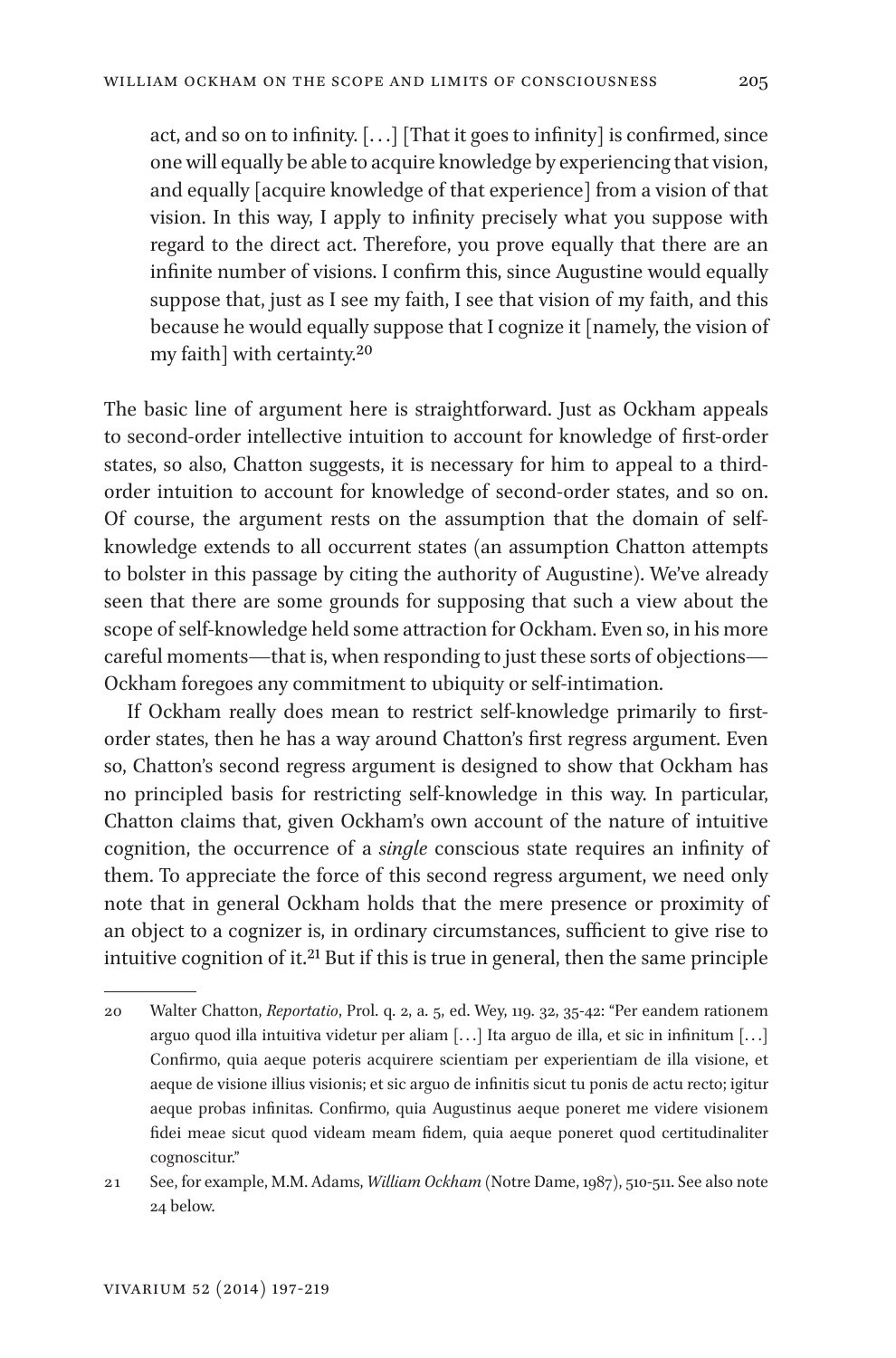206 browser-to-contract to the set of the set of the set of the set of the set of the set of the set of the set of the set of the set of the set of the set of the set of the set of the set of the set of the set of the set

would seem to apply in the case of higher-order intuitive cognition: the presence of an occurrent first-order state should be sufficient for the production of a second-order intuitive cognition of it. By parity of reasoning, the occurrence of the second-order state should be sufficient for producing a third-order cognition. And so on *ad infinitum*.

Chatton's own formulation of the argument runs as follows:

There is no avoiding that infinite numbers are necessarily caused. If you [claim to] experience an end point at the second<sup>[</sup>-order] vision, I ask: on what basis does the end point come at the second? If you say that it is because that vision is not visible by such a power [namely, the intellect], I say this is false. [. . .] For, from the fact that it exists in the intellect it is not to be denied that it can be seen by it. After all, on your view, the thought of the rock is in the intellect, and yet it is seen by it. Therefore, it is not to be granted that the [second-order] vision of it is not, on your view, visible to the intellect. [. . .] Therefore, I argue as follows: the thought of a rock and the vision of that thought are necessarily equally visible to the intellect in which they exist. And the [intellective] power is equally disposed with respect to each, and each is received equally immediately in the power. Thus, if your experience is that thinking of the rock necessarily causes a vision of it, you equally experience this with respect to the vision [of that thought], no matter what you say. $22$ 

In developing this second regress argument Chatton makes two important assumptions. First, he assumes that all (occurrent) mental states are, in themselves, equally present or, as he puts it here, "equally visible" to the cognizer in whom they occur. Thus, to take his example, the first-order "thought" of a rock and the second-order perception (or "vision") of it are "equally visible" to the intellect. And this, he explains, is because they are equally disposed to act on the intellect to produce an act of higher-order intuitive cognition; and the

<sup>22</sup> Walter Chatton, *Reportatio*, Prol. q. 2, a. 5, ed. Wey, 120.60-62, 65-68, 74-78: "Tertio, non vitas quin necessario causarentur infinitae, quia si experiris statum in secundo, quaero propter quid est status in secundo. Si dicis quod quia illa visio non est visibilis a tali potentia, hoc est falsum [. . .] quia per hoc quod est in intellectu, non tollitur quin possit videri, quia per te intellectio lapidis est in intellectu, et tamen videtur ab eo; igitur non est dandum quod quia illa visio non est visibilis ab illo intellecto per viam tuam. [. . .] Arguo igitur sic: intellectio lapidis et visio illius intellectionis aeque necessario sunt visibiles ab intellectu in quo sunt, et potentia est aeque disposita respectu utriusque, et utraque aeque immediate recipitur in potentia; igitur si experiris quod intellectio lapidis necessario causet visionem sui, aeque experiris hoc de illa visione, quidquid dicatur verbotenus."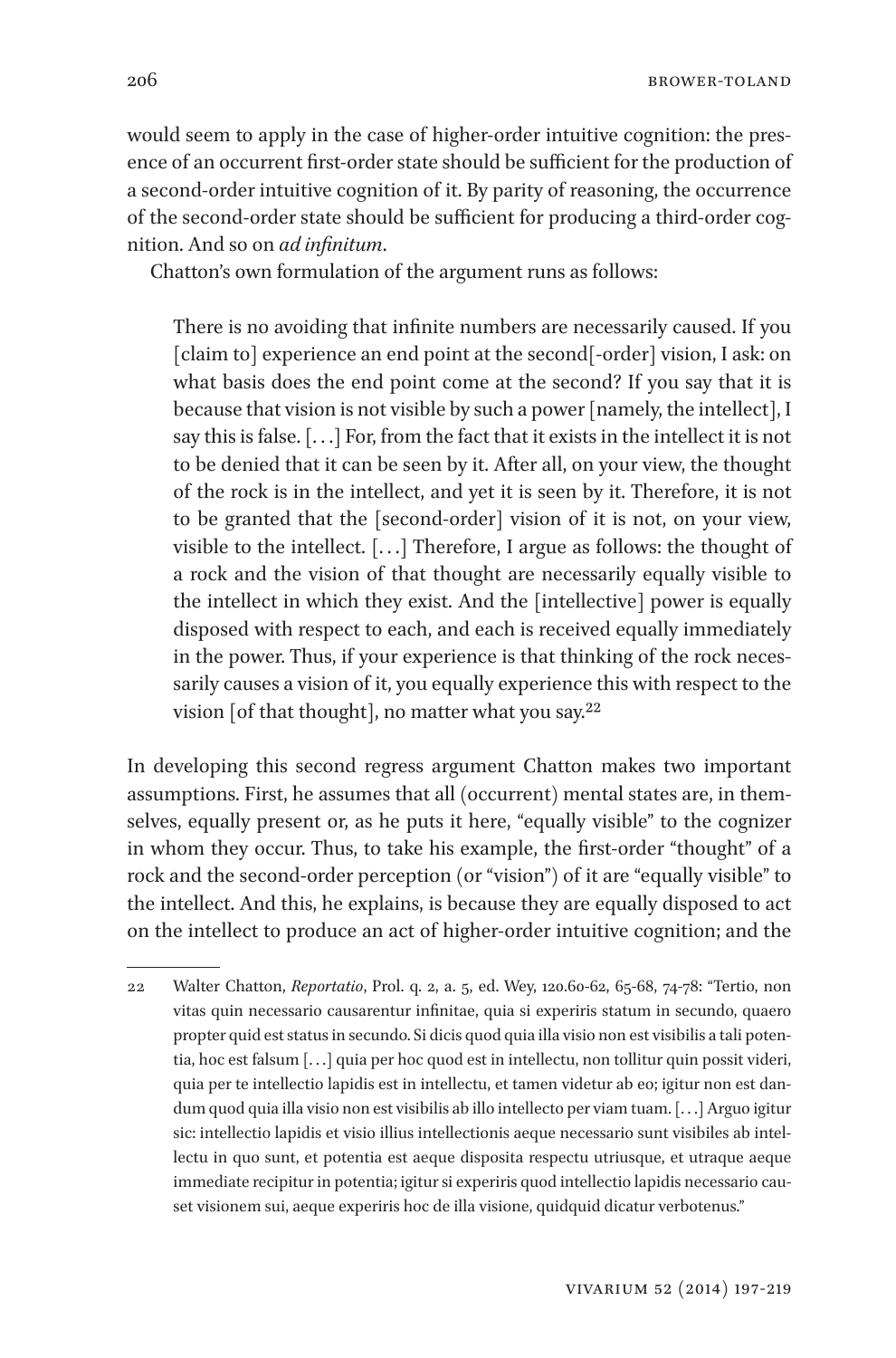intellect is likewise equally disposed to being so acted on by each. The second assumption is this: if two or more things are equally visible to a cognizer, then the conditions that suffice for the one's producing an act of intuitive cognition suffice for the other's doing so.

Drawing on these assumptions, we can state Chatton's second regress argument as follows:

- 1. All of one's (occurrent) mental states are equally present—i.e., equally visible—to the intellect.
- 2. If two (or more) things are equally present to a cognitive power, then whatever conditions suffice for intuitive cognition of the one will likewise suffice for intuitive cognition of the other.
- 3. In ordinary conditions, the mere presence of a given occurrent mental state is sufficient to cause (higher-order) intuitive cognition of it.
- 4. Hence, in ordinary conditions, intuitive cognition of a single state will generate an infinite number of increasingly higher-order intuitive cognitions.

Chatton takes for granted, rightly I think, that Ockham would accept each of his two assumptions. It's fair to say, therefore, that Ockham is committed to the first two premises of the argument as I've reconstructed it. Ockham has no reason to reject the first premise, and the second is just the direct application of one of his own causal principles to the specific case of intuitive cognition.23 Again, Chatton has good reason to think Ockham is committed to the claim represented in the third premise. After all, this claim seems to follow from Ockham's own contention that, in cases of ordinary perception, the presence (i.e., existence and adequate proximity) of an object is sufficient for an intuitive cognition of it.<sup>24</sup> But, obviously, if Ockham is committed to all three premises, Chatton has his regress.

<sup>23</sup> The more general causal principle, as Ockham states it, is this: "Things of the same kind that are equally perfect can have effects of the same kind on the same patient when it is equally disposed [to receive this effect from each]." *Ord*. Prol. q. 1, a. 1, ed. Gál and Brown (*OTh* I), 22.3-23.1 (". . . illa quae sunt eiusdem rationis et aeque perfecta possunt in eodem passo aequaliter disposito habere effectus eiusdem rationis . . .").

<sup>24</sup> This is a claim Ockham makes explicitly for first-order intuitions—even in his earliest writings. Thus, in *Rep*. II. qq. 12-13, in the context of arguing against the necessity of postulating *species* as a cause or principle of cognition, Ockham argues that the object itself (in sufficient proximity to the intellect) is sufficient for cognition. He reiterates the same basic point in a number of other contexts as well. For example in *QV* q. 5 he claims, "an object can cause some cognition through itself" (ed. Etzkorn, Kelley, and Wey [*OTh* VIII],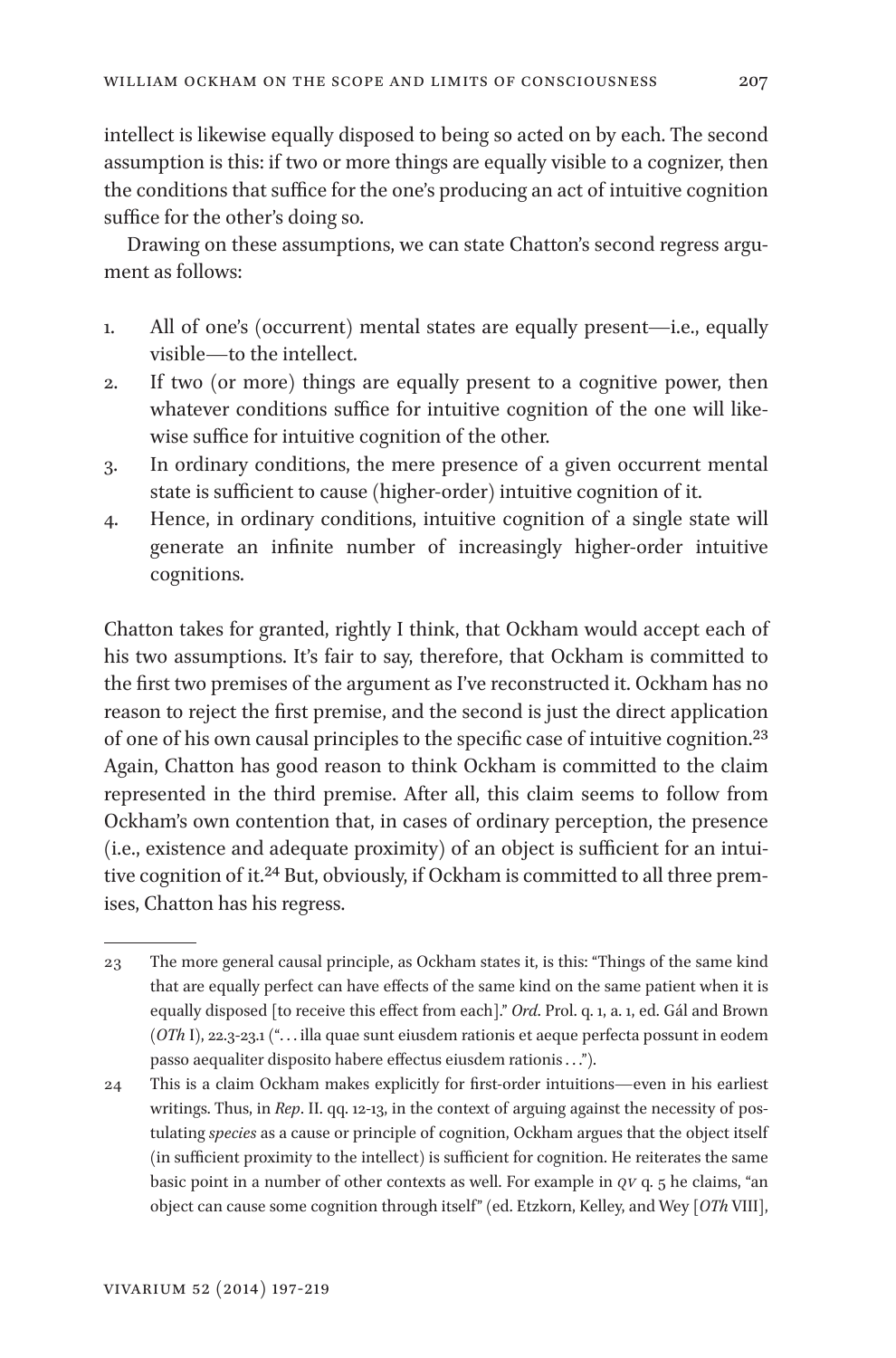208 browser-to-contract to the set of the set of the set of the set of the set of the set of the set of the set of the set of the set of the set of the set of the set of the set of the set of the set of the set of the set

While the argument isn't decisive, it certainly exercises Ockham more than the first. In particular, as Ockham himself recognizes, it requires him, at the very least, to provide some *principled* basis for restricting the range of states that can serve as objects for higher-order intuition. In responding, Ockham focuses on the claim made in the third premise—namely, the claim that the mere occurrence of a mental state is sufficient for intuition of it. As we shall see, his initial impulse is simply to deny this claim on the grounds that perception is not a wholly passive process and, hence, that the mere occurrence of a given state does not suffice for higher-order perception of it. In later discussions of the regress argument, however, he returns to the passive view of perception, but introduces a qualification to allow for impediments to the (passive) production of intuitive states. He then argues that, in the case of higher-order intuitive states, such an impediment is almost always present.

### **3 Ockham on the Limits of Attention and Consciousness**

In nearly every context in which Ockham discusses higher-order intuition he also considers associated worries about infinite regress. Although it is only in later works that Ockham specifically addresses Chatton's particular formulations of the regress objection, similar worries arise even in Ockham's earliest writings. I begin therefore by considering his early treatments of the regress objection. I then turn to his treatment of the same issue in later writings writings in which he responds specifically to Chatton's version of the regress argument.

## **3.1** *Response to the Threat of Infinite Regress I: Ockham's Earlier Writings*

To my knowledge, Ockham's earliest treatment (ca. 1318) of the regress objection to higher-order intuition occurs in question 5 of his *Quaestiones Variae*.25 The focus of his discussion in this context isn't the issue of higher-order intuition

<sup>181.525-526: &</sup>quot;Et ista volitio . . . causat cognitionem perfectiorem quam causaret obiectum per se . . .") and elsewhere he insists likewise: "the efficient cause of the intuitive cognition is the cognized thing itself." *Ord*. Prol. q. 1, a. 6, ad 3, ed. Gál and Brown (*OTh* I), 61.9-10: ". . . quia causa effectiva notitiae intuitivae est ipsa res nota . . ." Cf., *Ord*. Prol. q. 1, a. 6, ed. Gál and Brown (*OTh* I), 54, and *Reportatio. Quaestiones in librum quartum Sententiarum*, q. 14, ed. R. Wood and G. Gál, with R. Green (*OTh* VII), 286.10-15.

<sup>25</sup> Ockham's *Questiones Variae* date roughly to the time Ockham was composing his *Reportatio* II-IV. For fuller discussion of their dating in relation to Ockham's other writings, see the introduction to *OTh* VIII.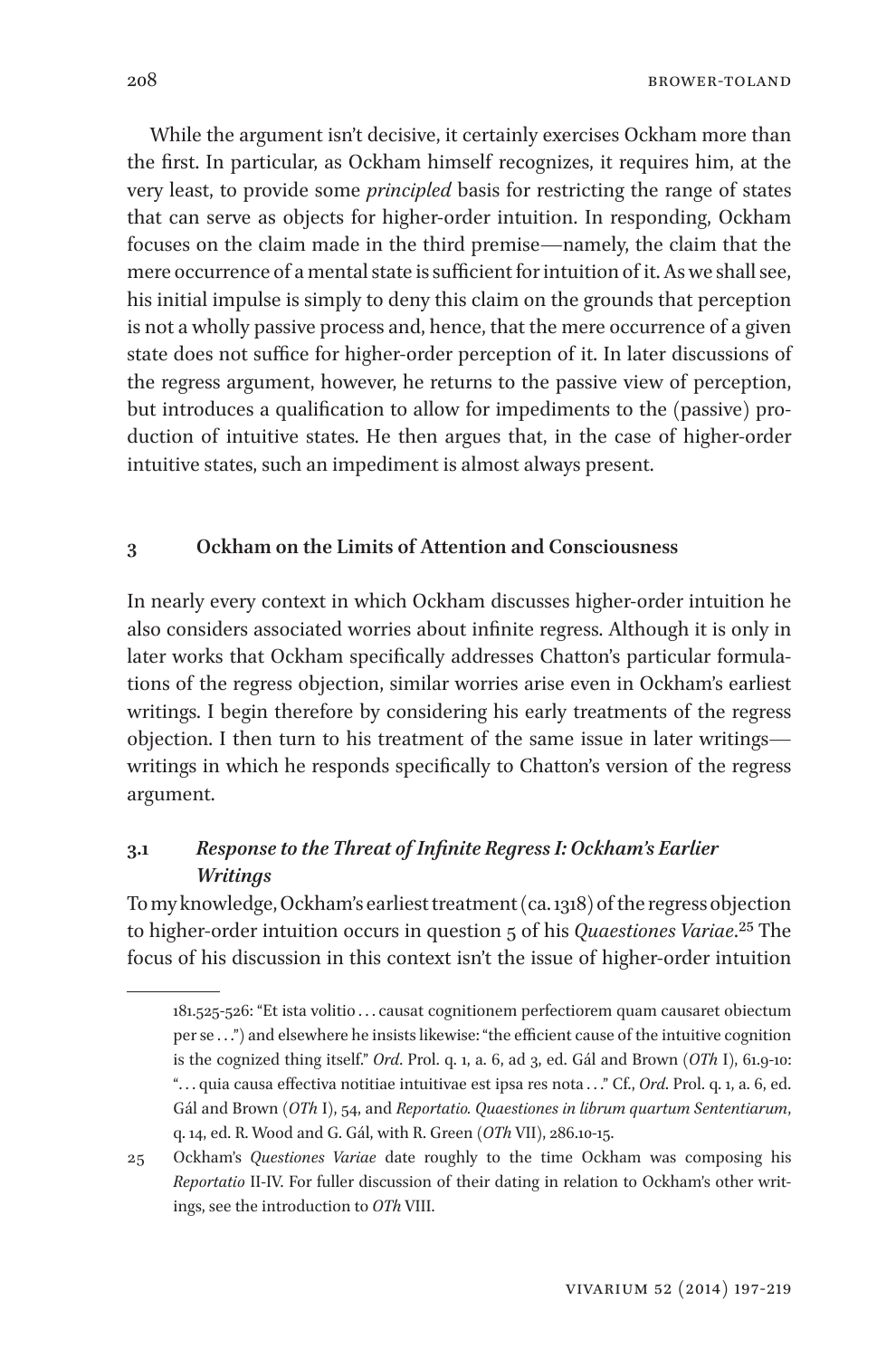*per se*, but rather a question about the passivity of the intellect in cognition. And here, in opposition to nearly all of his contemporaries, Ockham attempts to defend the claim that the intellect's role in cognition can be regarded as wholly passive.<sup>26</sup> In the course of defending this position, however, Ockham considers an objection that is, in essence, a variant of Chatton's second regress argument. The objection, as it is framed here, takes its start from the observation that if the intellect is passive and, hence, causally inert in the production of higher-order states, then the cause of acts of reflexive awareness must be the mental states they target. In that case, however, the mere occurrence of a given mental state will be causally sufficient for higher-order awareness of it. But this, of course, leads to an infinite regress in higher-order states.<sup>27</sup>

In reply, Ockham has the following to say:

I say that a reflexive act is caused by the direct act as [its] object *and* by an act of will—namely, one by which one wills that the act be intellectively cognized. That it is [partly] caused by the direct act is clear, since the reflexive act depends necessarily on the direct act, and cannot be caused without the direct act's existing. Hence, it depends on [the direct act] as some kind of cause and, clearly, only as an efficient cause. That an act of will is [also] required is obvious, since someone can think about something and, nevertheless, not perceive that he is thinking about it. In the same way, someone can see and not perceive that he sees. But if a reflexive act were caused just by the intellect and the direct act, then as soon as the direct act is introduced and so long as it persists, the intellect would immediately and necessarily perceive that it thinks. But this is manifestly contrary to experience. Therefore, an act of will is required (namely, one by which one wills that that [first-order] act be cognized). [. . .] And so it is clear that it is not necessary to introduce an infinite regress, since the

<sup>26</sup> Though, oddly, at the end of his lengthy defense of this position, Ockham refuses actually to endorse the view.

<sup>27</sup> *QV* q. 5, ed. Etzkorn, Kelley, and Wey (*OTh* VIII), 159-160.79-83: "Praeterea, actus reflexus non causatur ab actu recto vel obiecto actus recti. Quia si sic, cum sint causae naturales, pari ratione causabunt actum reflexum super illum actum et sic in infinitum. Et sic non posset causari unus actus reflexus nisi causarentur infiniti, quod falsum est. Igitur causantur ab intellectu." ("A reflexive act is not caused by a direct act or by the object of a direct act. After all, if it were so caused, then, insofar as these are natural causes, by parity of reasoning they would cause [a further] act, one that is reflexive on that [preceding reflexive] act, and so on to infinity. And, hence, one reflexive act could not be caused unless an infinity of them were caused, which is false. Therefore, they are caused by the intellect.")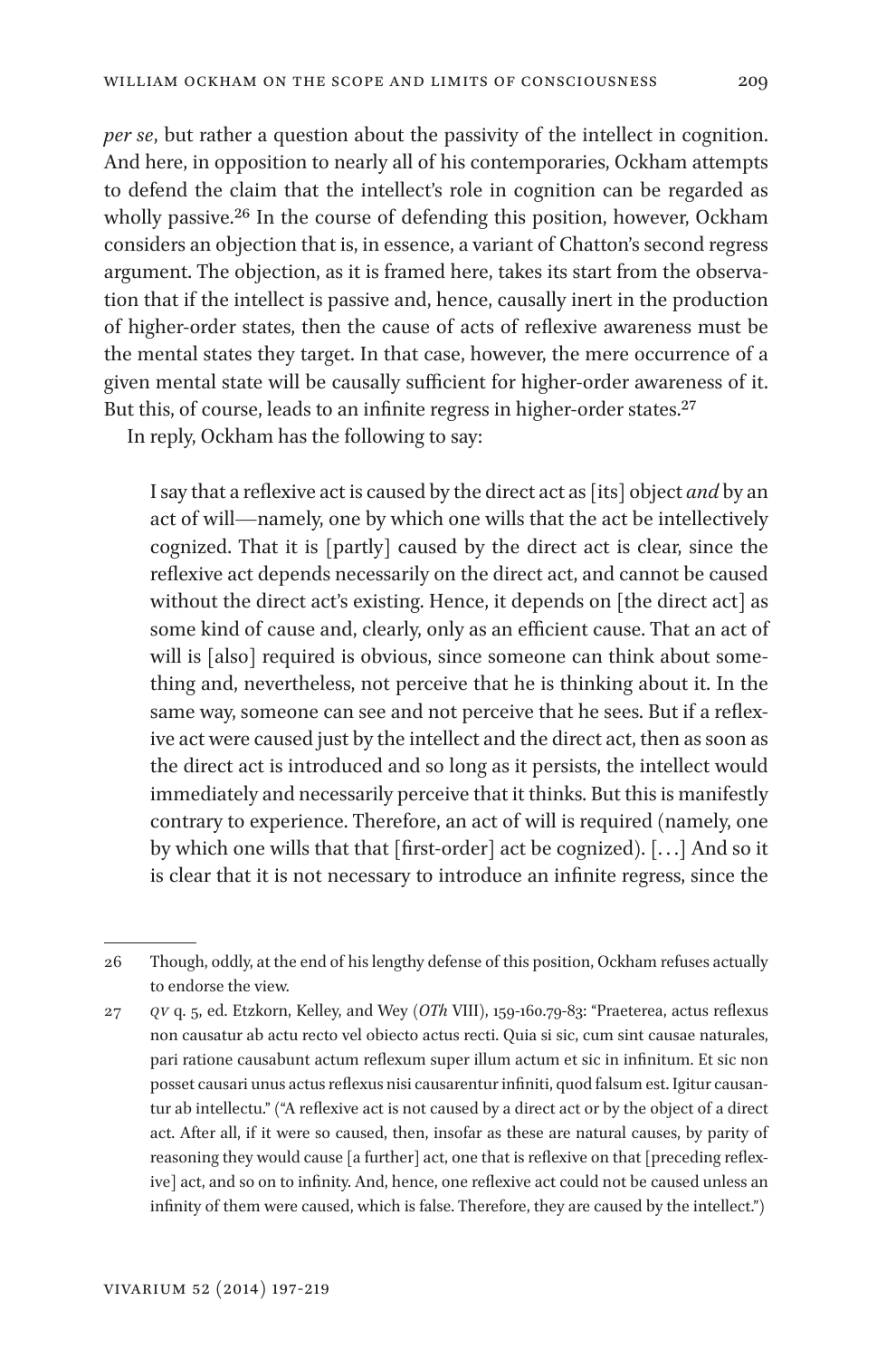210 browser to brow the contract of the BROWER-TOLAND

will can will that one act of the intellect be cognized without its willing that another act of the intellect be cognized.28

The first thing to note about Ockham's response in this passage is that he expressly rejects the claim that mental states are self-intimating and, hence, that consciousness is ubiquitous. Such a view is, he says here, "manifestly contrary to experience." After all, "one can see and, nevertheless, not perceive that he sees." In order to justify this claim, Ockham argues that the mere occurrence of a mental state is not sufficient to produce a higher-order cognition of it. Something further is required: namely, an act of will on the part of the cognizer in directing attention to that first-order state. Accordingly, higher-order perception (and, hence, consciousness) extends only to those states to which one choses to attend. But since "the will can will that one act of the intellect be cognized without its willing that another act of the intellect be cognized," there is, Ockham concludes, no worry about regress.

By introducing will as a necessary condition for consciousness, Ockham offers a principled basis for limiting the range of consciousness and, thus, a reply to the regress objection. Even so, there is little else to recommend the view. For starters, the view is phenomenologically implausible. Even if we concede that ordinary experience supports Ockham's contention that we are not *always* aware of *all* our occurrent states, it does not support his further claim about the role will plays in explaining this fact. After all, consciousness of our states very often seems to occur without any apparent effort on our part without any act of will or express attention. Indeed, in general, my awareness of my current perceptions, desires, etc. seems more like something that *happens* to me than something that I *do* or will. This is not to deny that we can, and perhaps even regularly do, exercise some control over what we are conscious of at a given moment. I can, for example, actively choose to turn my

<sup>28</sup> *QV* q. 5, ed. Etzkorn, Kelley, and Wey (*OTh* VIII), 177-178.449-466. "Ideo dico quod actus reflexus causatur ab actu recto tanquam ab obiecto et ab actu voluntatis quo vult illum actum intelligi. Quod autem causetur ab actu recto patet, quia actus reflexus necessario dependet ab actu recto quia non potest causari nisi exsistente actu recto. Igitur in aliquo genere causae dependet, et patet quod nonnisi sicut ab efficiente. Quod autem actus voluntatis requiritur patet, quia aliquis potest aliquid intelligere et tamen non percipere se intelligere, sicut potest aliquis videre et tamen non percipere se videre. Sed si actus reflexus causaretur praecise ab intellectu et actu recto, statim posito et stante actu recto, intellectus necessario statim perciperet se intelligere quod est manifeste contra experientiam. Igitur requitur actus voluntatis quo vult illum actum cognosci. [. . .] Et sic patet quod non oportet ponere processum in infinitum, quia potest voluntas velle unum actum intellectus cognosci absque hoc quod velit alium cognosci."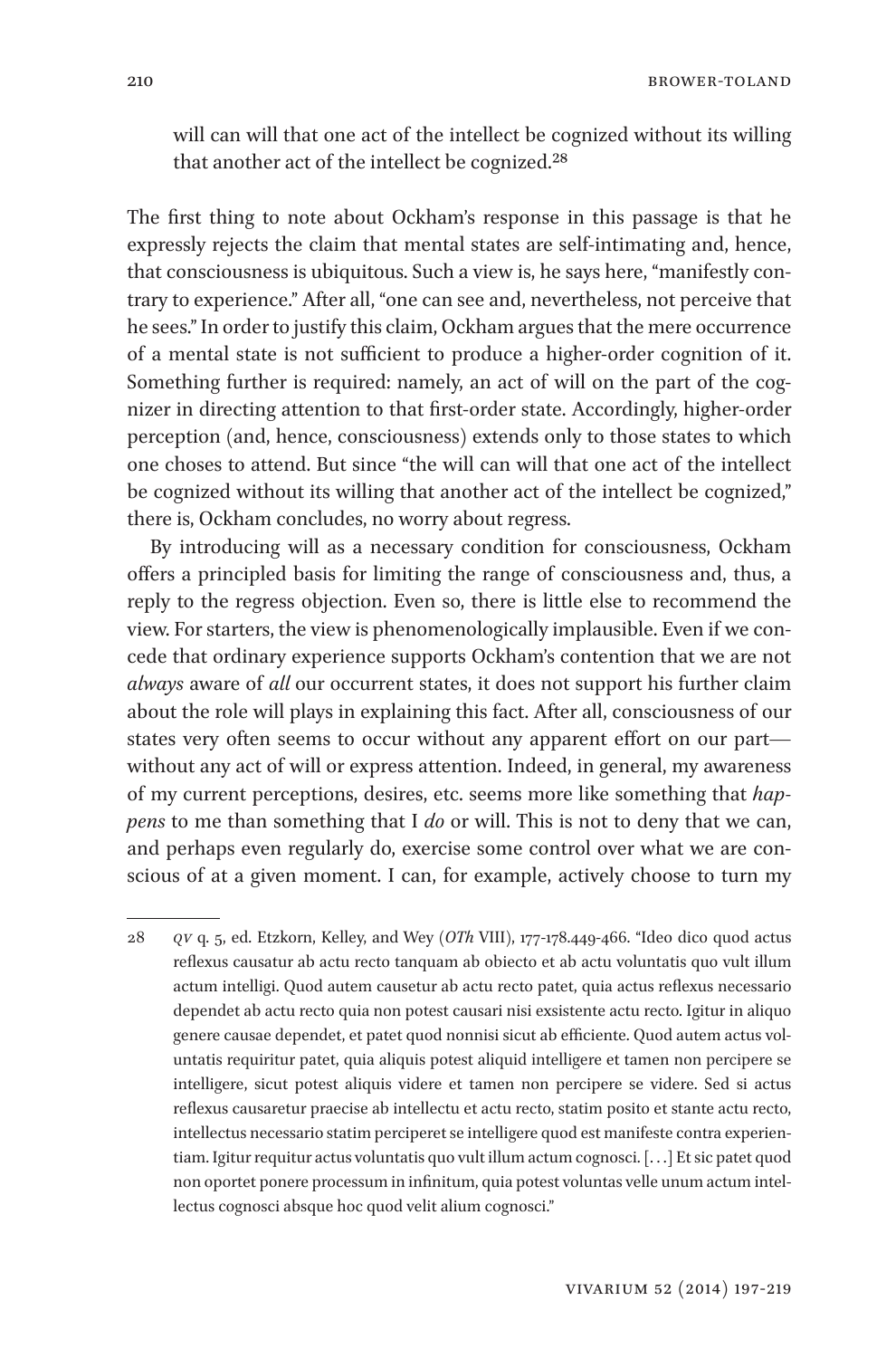attention away from one thing (e.g., the news program on the car radio) and to something else (e.g., the kids singing in the back seat). Even so, it's implausible to suppose that consciousness is like this in general—that is, that consciousness always requires some positive contribution on the part of the will or one's actively directing one's attention.29

Aside from these sorts of phenomenological considerations, there are further problems for the view. Ockham wants to claim that consciousness of a given first-order state depends on an act of will directing one's attention to that state. But how can we direct our attention to a state we are not (yet) conscious of? It is particularly difficult to see how Ockham himself can answer this question, given his own contention that every act of volition presupposes an act of cognition with respect to its object. As he says, "nothing is loved unless it is first cognized."30 Indeed, on his view, the act of cognizing some object (or perhaps cognizing it in a certain way) is itself an efficient cause of subsequent acts of will involving it.<sup>31</sup> But these claims about the causal dependency of will on cognition appear to undermine Ockham's insistence on the causal dependency of acts of higher-order intuition on voluntary attention. Indeed, taken together these various claims about the dependence relations among mental states appear to land Ockham in a vicious explanatory circle. On the one hand, Ockham appeals to acts of will in explaining the occurrence of higher-order acts of intuitive cognition. He insists that it is only by willing to attend to a given first-order state that one can reflexively cognize (and hence come to be conscious of) it. On the other hand, he claims that all acts of will depend for their production on (logically) prior acts of cognition with respect to their object. Hence, willing to attend to a given first-order state requires a prior cognition of that state. But such a cognition cannot exist unless one has already willed to attend to that same first-order state.<sup>32</sup>

Perhaps Ockham has at his disposal the resources to answer this worry about explanatory circularity. The problem, as I've just developed it, depends on the assumption that higher-order awareness of a given state requires an act of willing to attend *to that state* in particular. It may be, however, that all that's

<sup>29</sup> Indeed, choosing to shift attention from one thing to another seems less a transition from non-consciousness to consciousness than a transition involving bringing something at the periphery of consciousness to the center.

<sup>30</sup> *QV* q. 5, ed. Etzkorn, Kelley, and Wey (*OTh* VIII), 178.477: ". . . nihil est amatum nisi cognitum . . ."

<sup>31</sup> *Rep*. II, q. 20, ed. Gál and Wood (*OTh* V), 441.

<sup>32</sup> Pasnau gestures at this (or, in any case, a very similar) worry in connection with Ockham's discussion of the role of will in cognitive attention. See R. Pasnau, *Theories of Cognition in the Later Middle Ages* (Cambridge, 1997), 155.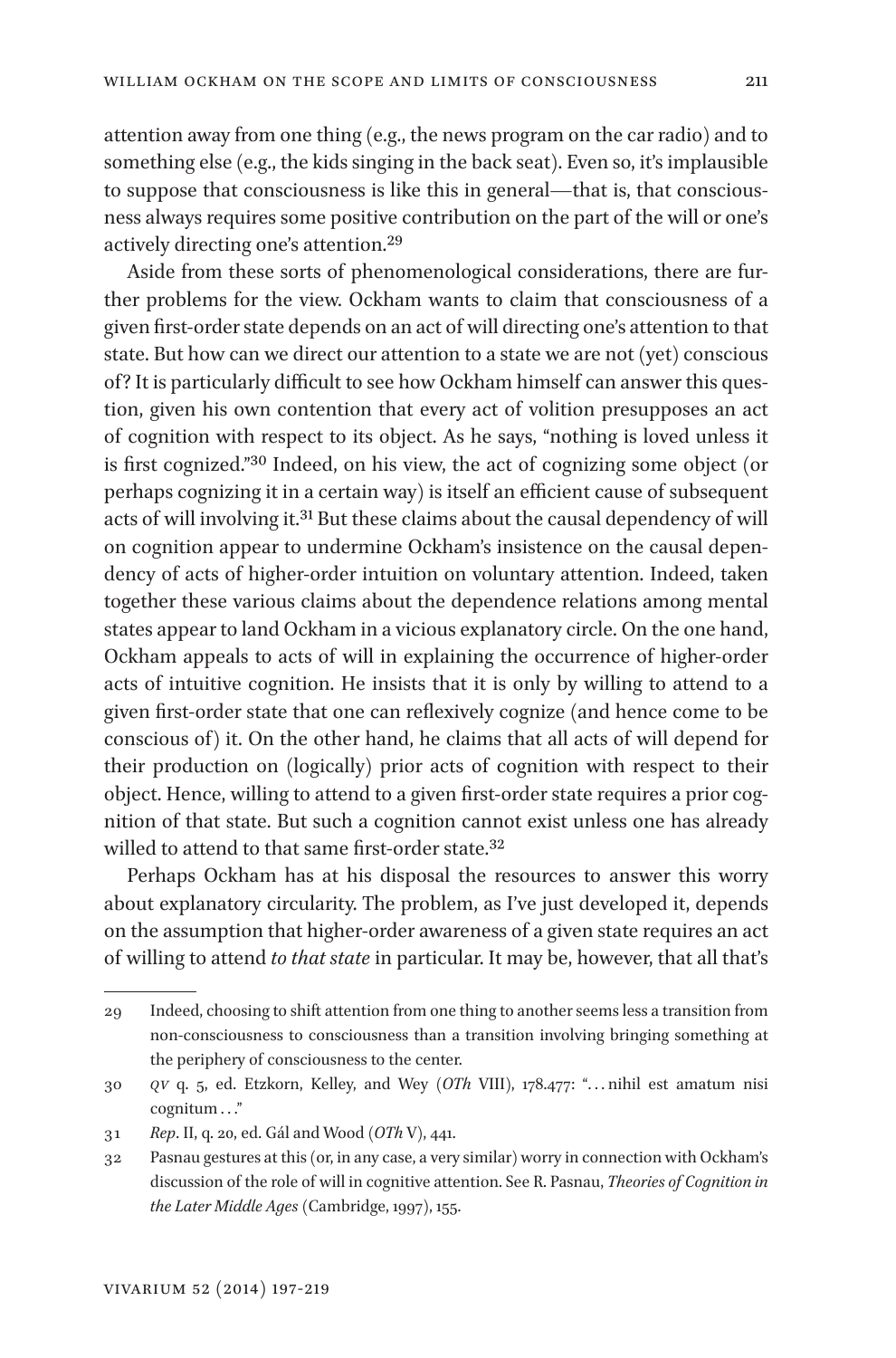212 browser to brow the contract of the second property in the second property of the second property in the second property of the second property of the second property of the second property of the second property of th

really required is a generic volition—that is, a volition to attend to (first-order) states of a given *type*. For example, a subject could choose to turn her attention to her current visual states (whatever they may be); or, she could decide to think about what happened yesterday (whatever that may be) without, thereby, willing to attend to any particular memory content. Such generic acts of willing wouldn't depend on prior cognition of any *particular* mental state. Rather, insofar as their content is purely general or descriptive in nature, they would involve merely the possession of the relevant general concepts (i.e., concepts such as 'seeing' or 'memory'). Such a move might still allow Ockham to appeal to the role of will to block the regress, and yet to do so without thereby falling prey to explanatory circularity.

That Ockham might even have had such a move in mind is suggested by an example he considers a bit later in the same discussion, namely, of how one can come to possess a higher-order desire. In this context, the particular example he considers is a case of a second-order love.

When someone loves [something], it is not required that he perceive that he loves [it]. However, in cases where the will wills its own act to be cognized, the second, [higher-order] volition is immediately caused by [the occurrence of three things, namely]: [a] by the will [wanting to attend to its states], [b] by the initial [i.e., first-order] volition, and [c] by the [firstorder] cognition by which the loved object is cognized. And with these three posited, immediately without any activity of the intellect another act of cognition occurs naturally, namely [d] one by which the first-order act of loving is cognized.33

According to Ockham, the occurrence of the higher-order desire (in his case, an act of loving love) presupposes the following: an initial first-order cognition of some object (this answers to item [c] on Ockham's list), a first-order act of loving or desiring it (this is [b]), and, finally, a *general* higher-order desire to attend to one's (first-order) desires (this is [a]). The occurrence of these three things is, he says, sufficient for immediately causing higher-order awareness of the first-order desire (this is item [d]). And this, in turn, is sufficient for the

<sup>33</sup> *QV* q. 5, ed. Etzkorn, Kelley, and Wey (*OTh* VIII), 179.481-487: "Et ita quando aliquis amat, non oportet quod percipiat se amare, sed statim quando voluntas vult actum suum cognosci, secunda volitio causatur a voluntate et a prima volitione et cognitione qua cognoscitur obiectum amatum. Et istis positis, statim sine omni activitate intellectus, sequitur naturaliter unus alius actus cognitionis quo cognoscitur primus actus amandi."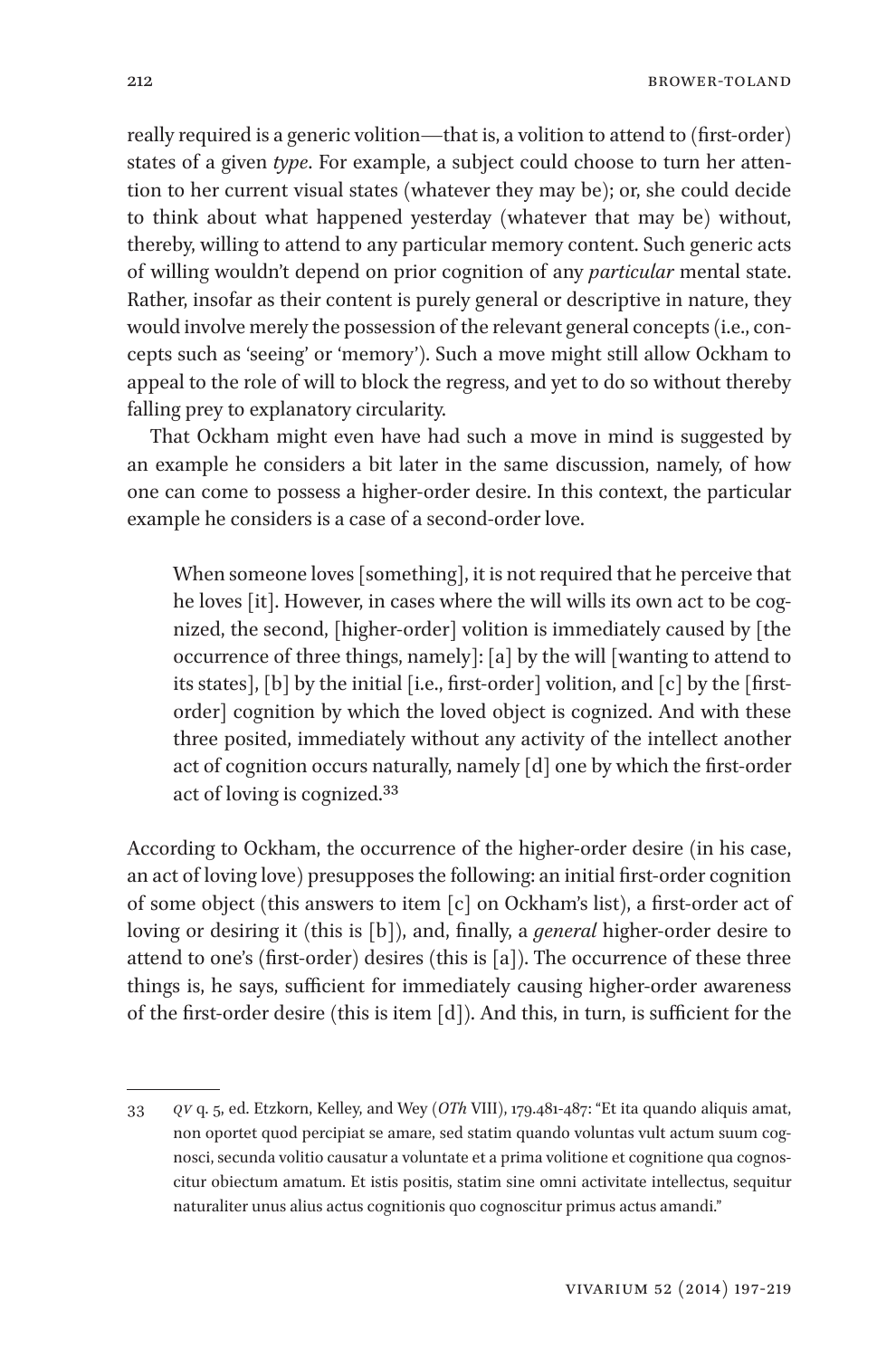forming of a particular higher-order desire—namely, one relating to the firstorder act of love.

Although the introduction of a general act of will would seem to help with the worry about circularity, it does not—so far as I can see—mitigate the phenomenological implausibility of assigning will an essential role in consciousness. (As we noted earlier, in many cases, conscious experience occurs with no contribution from the will whatsoever.) Nor is its introduction sufficient to explain *all* the phenomena at issue. Ockham seems to think that the appeal to acts of volition can explain not only the restriction of consciousness to firstorder states, but also its restriction to a given subset of these. It's not clear, however, that a generic desire or act of will can explain this latter restriction. Whereas the formation of a general volition, say, to attend to my auditory perceptions can explain why I'm conscious of hearing anything at all (and also why I'm conscious only of my first-order state—namely, hearing—and not of my second-order state, namely of my awareness of hearing), it is not clear that this same volition can explain why I'm conscious of one set of auditory inputs (say, the news story on the car radio) rather than others (say, the kids' singing in the back seat). To explain the specific contents of consciousness, a more fine-grained act of attention (and, hence, volition) would seem to be required—and yet, as we have just seen, it is precisely these more fine-grained acts of will that lead to the circularity problem. It appears, then, that the will cannot play *all* the explanatory roles that Ockham wants to assign it.

To my knowledge, Ockham never explicitly considers or addresses these latter sorts of worries for his account of the role of will in attention and consciousness. Even so, they may help explain why, in subsequent treatments of the regress objection, Ockham's response takes a rather different form. In any case, in his later writings, when Ockham returns to the regress objection and, specifically to Chatton's various formulations of it—he abandons this early contention that will plays an essential role in consciousness.

**3.2** *Response to the Threat of Infinite Regress II: Ockham's Later Writings* There are two places in Ockham's later writings in which he specifically undertakes to respond to Chatton's objections to his account of higher-order intuition.34 As in the case of his earlier discussion, in each of these contexts

<sup>34</sup> See *Ord.* Prol. q. 1, a. 6, ad 4, ed. Gál and Brown (*OTh* I), 65, and *Quodl*. I, q. 14, ed. Wey. The *Quodlibet* discussion is essentially a sustained response to Chatton's various objections to higher-order intellective intuition. Interpreting the discussion in *Ord*. as a response to Chatton is more controversial. Yet, the fact that Ockham replies specifically to the very sort of objection Chatton raises (and one framed in terms very like Chatton's own)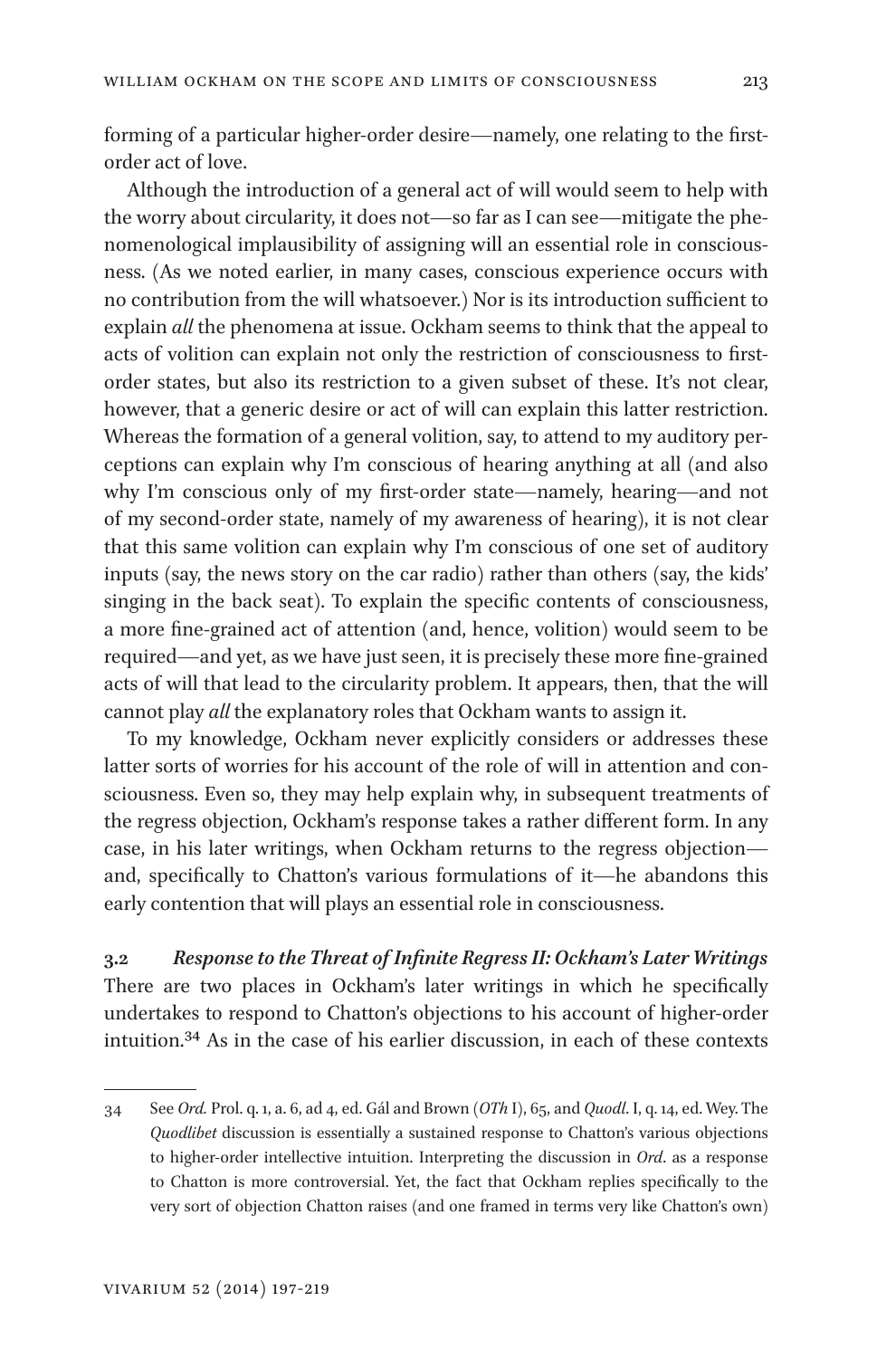Ockham denies that consciousness is ubiquitous. In fact, he suggests that consciousness (and, hence, self-knowledge) does not—at least in general—extend beyond our first-order states. Thus while, in the ordinary course of things, our first-order states are conscious, our second-order states typically are not. For the same reason, he suggests, any regress in higher-order states will (typically) stop at the second-order level:

The regress will stop at a vision that will not naturally be seen by means of a distinct vision—even though it could be seen if there were no impediment. I grant that the regress [could go on] *ad infinitum* by the divine power. However, speaking naturally, there will be some vision that cannot be seen. This is because our intellect is a limited power and thus capable of a set number of visions and no more. I do not know, however, at which vision [the regress] is stopped—though perhaps it is stopped at the second-order vision, since the second-order vision may not be seen naturally.35

Interestingly, when Ockham responds to Chatton's regress this time, the rationale he offers for restricting the scope of consciousness makes no appeal to the role of the will in directing attention. Instead, his rationale now has to do with certain "limitations of the intellect"—in particular, a limitation on the scope of its capacity for conscious attention. We are, Ockham claims, "capable of a set number of acts of vision and no more." Such limitations, he maintains, function as an "impediment" to the production of higher-order states. Indeed, Ockham blocks the regress precisely by claiming that the presence of secondorder intuition of a given first-order state will ordinarily impede any intuition of the second-order state itself.

Thus, as with his earlier reply to the regress objection, Ockham's response focuses on the sufficiency claim at work in the third premise of Chatton's (second) regress argument, namely, the claim that the mere occurrence of a

suggests that Ockham was aware of and responding to Chatton's objections when he was preparing the *Ordinatio* version of his *Sentences* commentary. In any case, Ockham's response is much the same as that given in *Quodl*. I, q. 14.

<sup>35</sup> *Quodl.* I, q. 14, ed. Wey (*OTh* IX), 80.32-40: ". . . tandem stabitur ad aliquam visionem quae non videbitur distincta visione naturaliter, quamvis possit videri si non esset impedimentum. Et concedo processum in infinitum per potentiam divinam. Sed naturaliter loquendo, erit aliqua visio quae non potest videri; et hoc quia intellectus noster est potentia limitata, ideo potest in certum numerum visionum et non in maiorem. Sed in qua visione est status nescio. Forte tamen status est in secunda visione, quia ipse forte non potest naturaliter videri."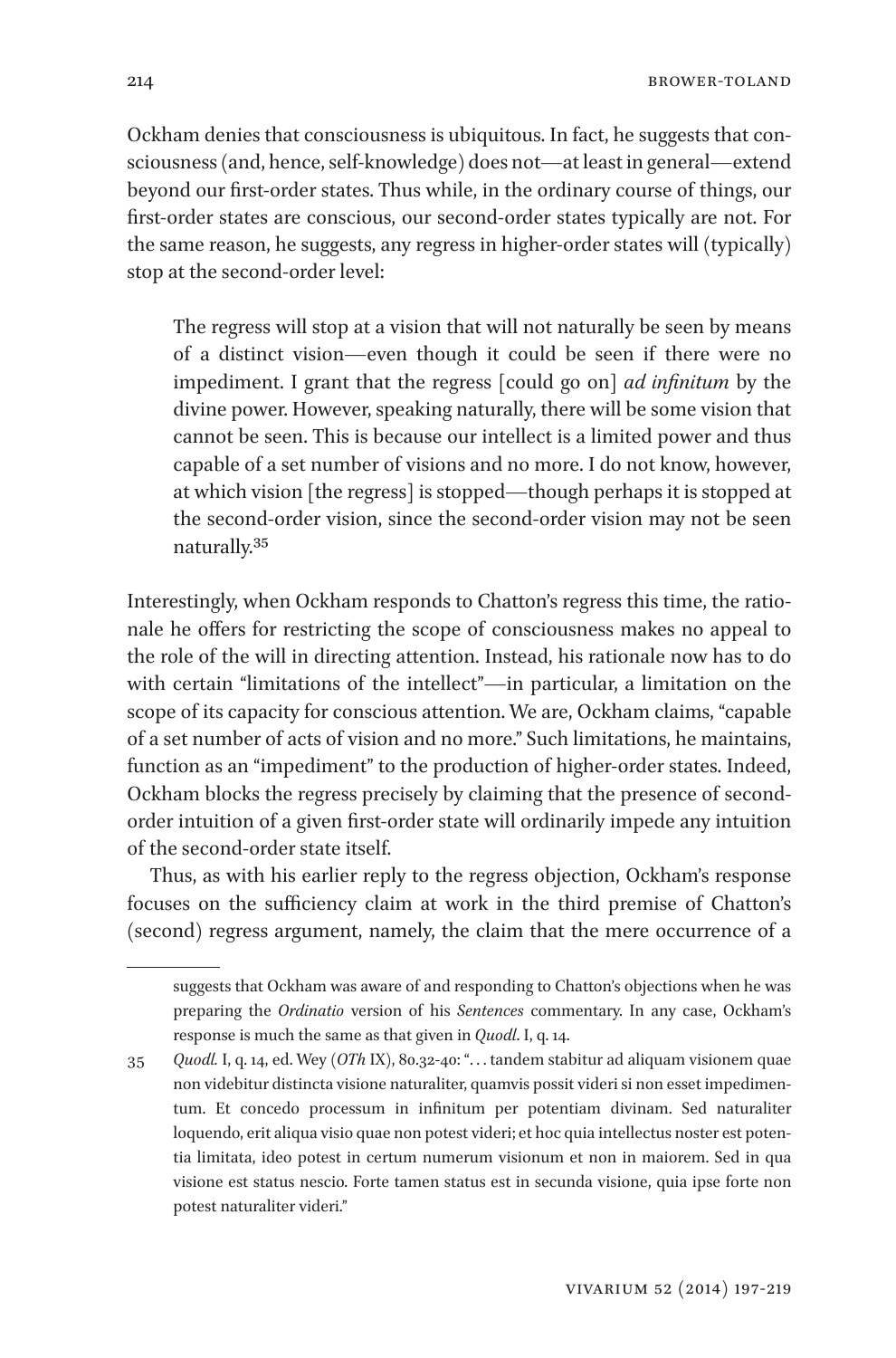first-order state will be sufficient for reflexive awareness of it. As the foregoing indicates, however, what Ockham has to say about the sufficiency claim this time around is importantly different. Whereas Ockham initially rejects this claim in favor of a view according to which cognizers play an active role in perception and consciousness, he now returns to the more passive conception of cognition, preferring instead to introduce an important (and plausible) qualification on the sufficiency claim. Thus, Ockham grants that the presence of a first-order state is sufficient to produce higher-order intuitive cognition *provided there are no impediments to its production*. But, according to Ockham, there almost always is such an impediment. The impediment, he argues, owes to the noetic limits of the human mind itself. Just how much of an impediment such cognitive finitude presents will vary depending on the different cognitive capacities of different individuals. But ordinarily (or at least in his experience of his own states) Ockham thinks the presence of even a single higher-order mental state will be sufficient to block the production of any further such states:

I grant that if there were a second vision in the soul, then it would be able to be seen if there were no impediment. But if the second vision existed in my soul along with the first, then I would not be able to see it, since the first act prevents the second vision from being seen. And I claim that it is not because the second vision exists in the intellect that the possibility of its being seen is removed, since if it existed by itself in the intellect then it would be able to be seen. Rather, it is because it exists in the intellect along with the other act that the possibility of its being seen is removed. And I claim that I experience the vision of the rock, but that I do not experience the vision of that vision. In support of this reply there is Augustine's example in *De Trinitate* XI, at the end of chapter 8, where he says that oftentimes he has read [aloud] and yet not known what he has read or heard because he was distracted by the act of another faculty—even though there was no incompatibility between the acts in question. So too it frequently happens that a person who is intent on seeing does not perceive that he is hearing something even though he *is* hearing it. [...] This is how it is in the case under discussion.<sup>36</sup>

<sup>36</sup> *Quodl*. I, q. 14, ed. Wey (*OTh* IX), 81.57-72: ". . . concedo quod si esset in anima secunda visio, quod posset videri nisi esset impedimentum; et tamen si esset in anima mea cum prima visione, non possem videre, quia primus actus impedit secundam visionem videri. Et dico quod per hoc quod est in intellectu non tollitur quin possit videri, quia si esset in intellectu per se, posset videri; sed per hoc quod est in intellectu simul cum alio actu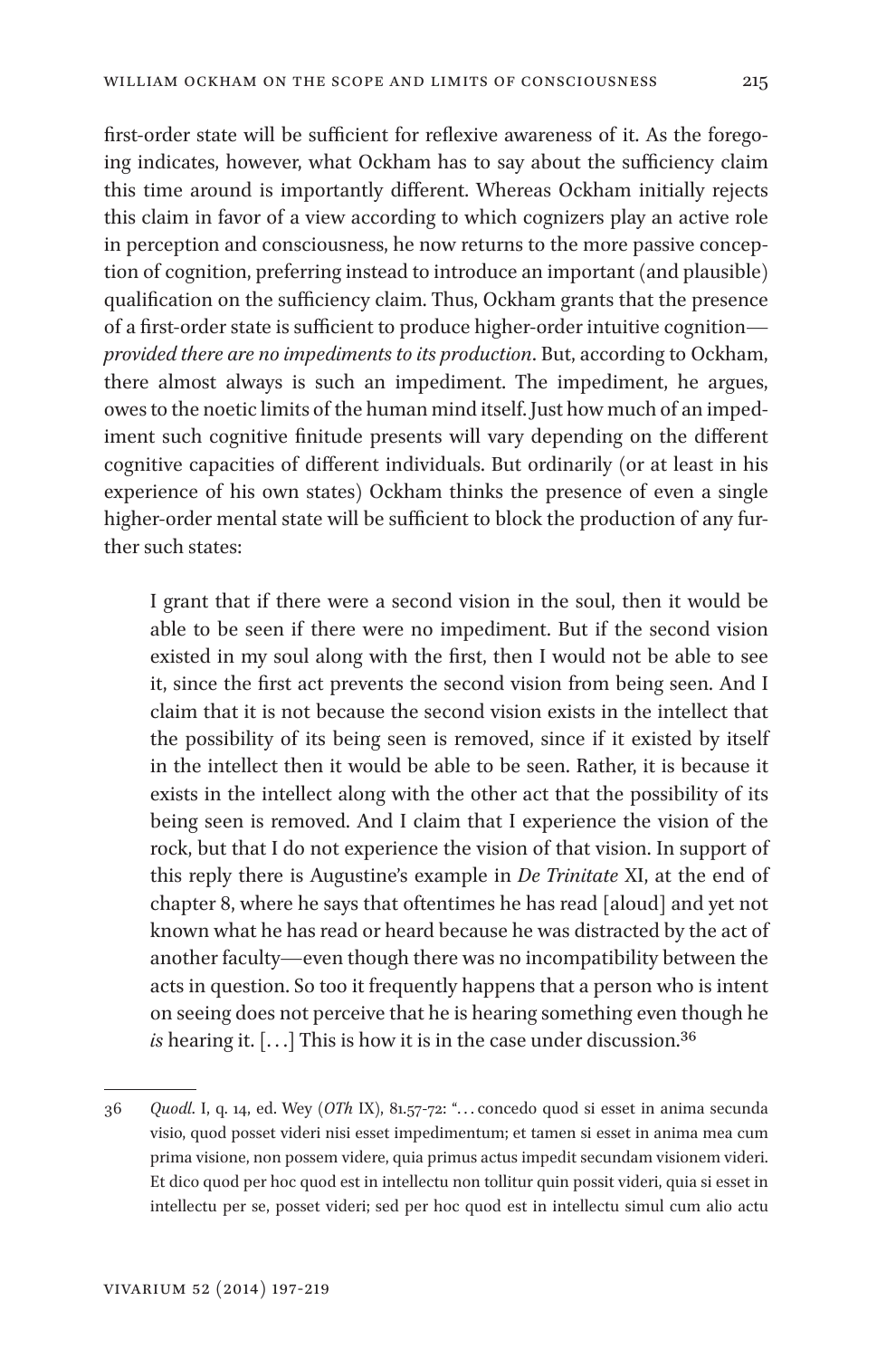Thus, if we return to (my reconstruction of) Chatton's second regress argument, we can see exactly how Ockham's response is supposed to work. The argument, again, runs as follows:

- 1. All of one's (occurrent) mental states are equally present—i.e., equally visible—to the intellect.
- 2. If two (or more) things are equally present to a cognitive power, then whatever conditions suffice for intuitive cognition of the one will likewise suffice for intuitive cognition of the other.
- 3. In ordinary conditions, the mere presence of a given occurrent mental state is sufficient to cause (higher-order) intuitive cognition of it.
- 4. Hence, in ordinary conditions, intuitive cognition of a single state will generate an infinite number of increasingly higher-order intuitive cognitions.

As we've seen, Ockham agrees with the first and second premises. He also now accepts a suitably qualified version of the third. Hence, we can think of him as rejecting premise 3 in favor of

 $3^*$ . In ordinary conditions, the mere presence of a given occurrent mental state is sufficient to cause (higher-order) intuitive cognition of it provided there is no impediment.

In this way, Ockham can agree with Chatton in supposing that the first-order and second-order acts are equally visible to the intellect and that conditions sufficient for the production of both types of cognition are the same. He can even allow that, in principle (that is, absent any impediment), the mere presence of an object or a state is sufficient for intuitive cognition of it. But when multiple acts occur simultaneously in a finite intellect there will, in fact, be an impediment to higher-order intuition of them and, hence, only a subset will be available to consciousness. And this, Ockham tells us, is because the limitations of the intellect's cognitive capacity are such that second-order cognition of a given first-order act impedes the simultaneous production of intuitive cognition of the second-order state. If such acts did not occur at the same time

tollitur quod non potest videri. Et dico quod experior visionem lapidis, sed visionem illius visionis non experior. Pro ista responsione est exemplum Augustini, XI *De Trinitate*, c. 8 in fine, ubi dicit quod saepe legit et tamen nescivit quid legit vel audivit propter distractionem per actum alterius potentiae; et tamen inter illos actus nulla est repugnantia. Sic etiam frequenter homo intentus ad videndum nihil percipit se audire cum tamen audiat [...] Ita est in proposito ..." (correcting Wey's punctuation).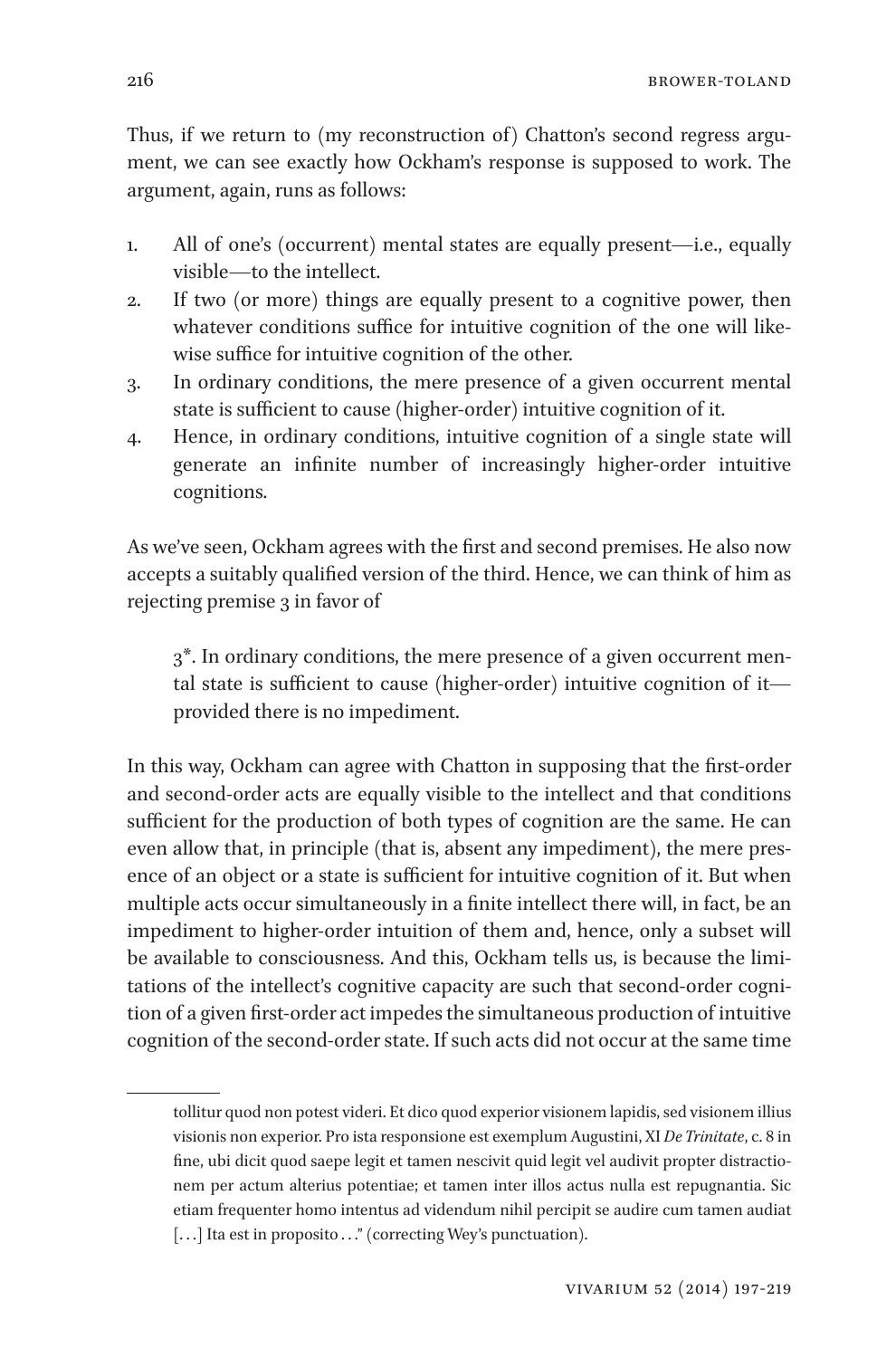(or if the intellect were unlimited, and so able to divide attention), the secondorder act would, in fact, be cognized—and, so, would occur consciously.

Ockham is quick to point out, moreover, that his claim about consciousness of one state impeding consciousness of another has excellent Augustinian credentials. Famously, Augustine argues in *De Trinitate* XI that one can fail to be conscious of some perceptual state occurring in us at a given moment due to one's being preoccupied with some other thought. Although Augustine himself isn't concerned with the simultaneous occurrence of first- and secondorder states, Ockham takes the principle behind Augustine's example to be perfectly generalizable: conscious awareness of one mental act or state can and actually does obstruct or impede our capacity for consciousness of other, co-occurrent states.

Drawing on the Augustinian claim about the limits of consciousness, Ockham is thus able to block the regress argument and likewise the charge that his view leads to absurdity. As should be clear, moreover, this same line of response justifies not only his restriction of consciousness primarily to occurrent first-order states, but also its further restriction to just a subset of these. Notice that in the foregoing passage, in an attempt to illustrate the Augustinian claim, Ockham says, "it *frequently happens* that a person who is intent on seeing does not perceive that he is hearing something even though he *is* hearing it." What this remark makes clear is that, on Ockham's view, consciousness of a given first-order state can impede not only our conscious access to occurrent higher-order states, but even access to *other* occurrent *first*-order states. In the case Ockham cites, conscious first-order visual perception impedes consciousness of an occurrent act of first-order auditory perception.

This view about the intellect's finite cognitive capacity combined with the claim that the multiple acts can occur simultaneously in the intellect (a claim that was controversial in Ockham's day, but which he explicitly defends)<sup>37</sup> gives Ockham a principled account of the limits and scope of consciousness. Thus, Ockham concludes:

And this [inability to experience infinite visions] is because of the limitation of the intellect, which is capable of just so many visions and no more. I grant, however, that one can naturally have more than one vision—at least two or three—of the same object at the same time.<sup>38</sup>

<sup>37</sup> See, e.g., *Ord*. Prol. q. 1, a. 1, ed. Gál and Brown (*OTh* I), 17-19.

<sup>38</sup> *Quodl.* I, q. 14, ed. Wey (*OTh* IX), 80.44-47: ". . . et hoc propter limitationem intellectus qui potest in tot visiones et non in plures. Concedo tamen quod potest naturaliter habere plures visiones simul, saltem duas vel tres, eiusdem obiecti."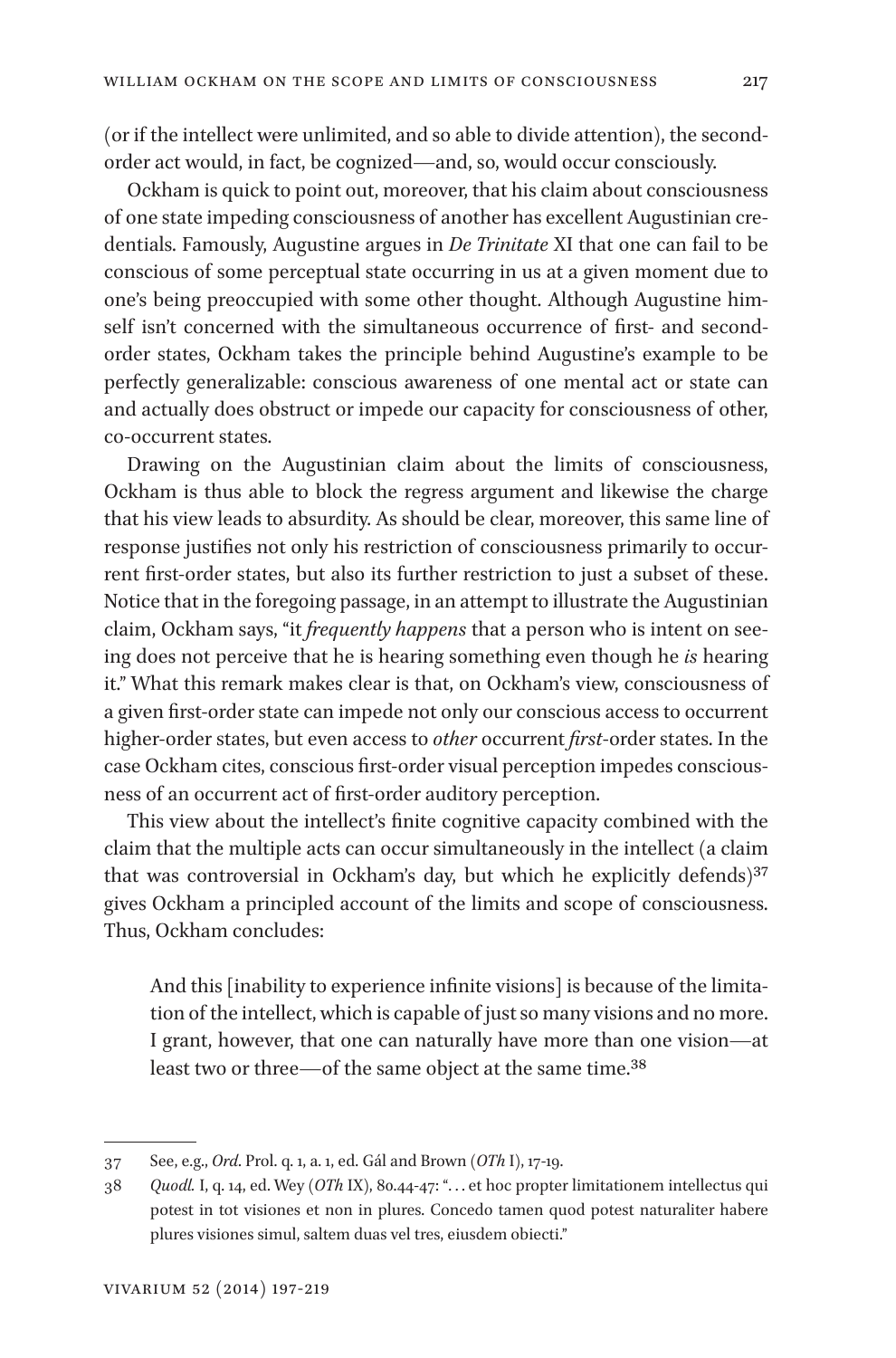Thus, while at a given time there may be any number of states occurrent in the intellect (though here too there will, no doubt, be some natural cognitive limitations), consciousness extends only to a limited set of them. Indeed, on Ockham's account, we are typically conscious of only one such state at a time or possibly more if the acts in question involve one and the same object. We might, for example, have multiple conscious acts (e.g., seeing, smelling, tasting) with regard to a given object. Or, again, we might introspect our conscious act of seeing a given object (Ockham thinks that higher-order acts have as indirect objects the object of the lower-order states they target).

Yet even if, in his later writings, Ockham no longer takes acts of volition as necessary for consciousness, there is no reason to suppose that he regards will as playing *no* role in consciousness. In fact, there's good reason to think just the opposite is the case: namely, that he still allows a fairly significant role for will. For, while Ockham rejects any unrestricted thesis about mental states being self-intimating, he appears, nevertheless, to endorse a more qualified version of such a thesis. Even if the mere occurrence of a given first-order state doesn't, on Ockham's view, entail knowledge or awareness of it, its occurrence *does* entail the possibility of such knowledge or awareness. As he says at one point: "if I cognize something (in whatever way I do) I *can* know that I am thinking of this thing."39 Hence, while not all of the states occurrent in a given subject at a given moment are *actually* known to her, they are, nonetheless, *accessible* to her. Ockham's idea, I take it, is that a subject can shift or redirect awareness from whatever happens to occupy her consciousness at a given moment and instead attend to something else. A subject can, in other words, exercise some control over which among her mental states occurs consciously and, hence, which are known by her. If this is right, however, it's clear that will plays an important—if more restricted—role in Ockham's account of consciousness. Of course, whether even this more restricted role can be defended, given Ockham's other commitments, remains unclear. We still need an account of how one can turn attention to states of which one is currently unaware. But, for reasons highlighted already, Ockham has some difficulty explaining just this sort of phenomenon.40

<sup>39</sup> *Ord*. Prol. q. 1, a. 6, ad 4, ed. Gál and Brown (*OTh* I), 65.22-23: "Quia si cognosco aliquam rem qualitercumque, possum scire me intelligere illam rem."

<sup>40</sup> What Ockham needs is some notion of peripheral awareness, perhaps something along the lines of what Scotus appeals to in his own account of the role of will in thought. Scotus, like Ockham, thinks that one can have multiple acts of cognition simultaneously. Unlike Ockham, however, he allows that we can be dimly aware of some acts and focally aware of another. Thus, he claims: "For every single perfect and distinct intellection exist-